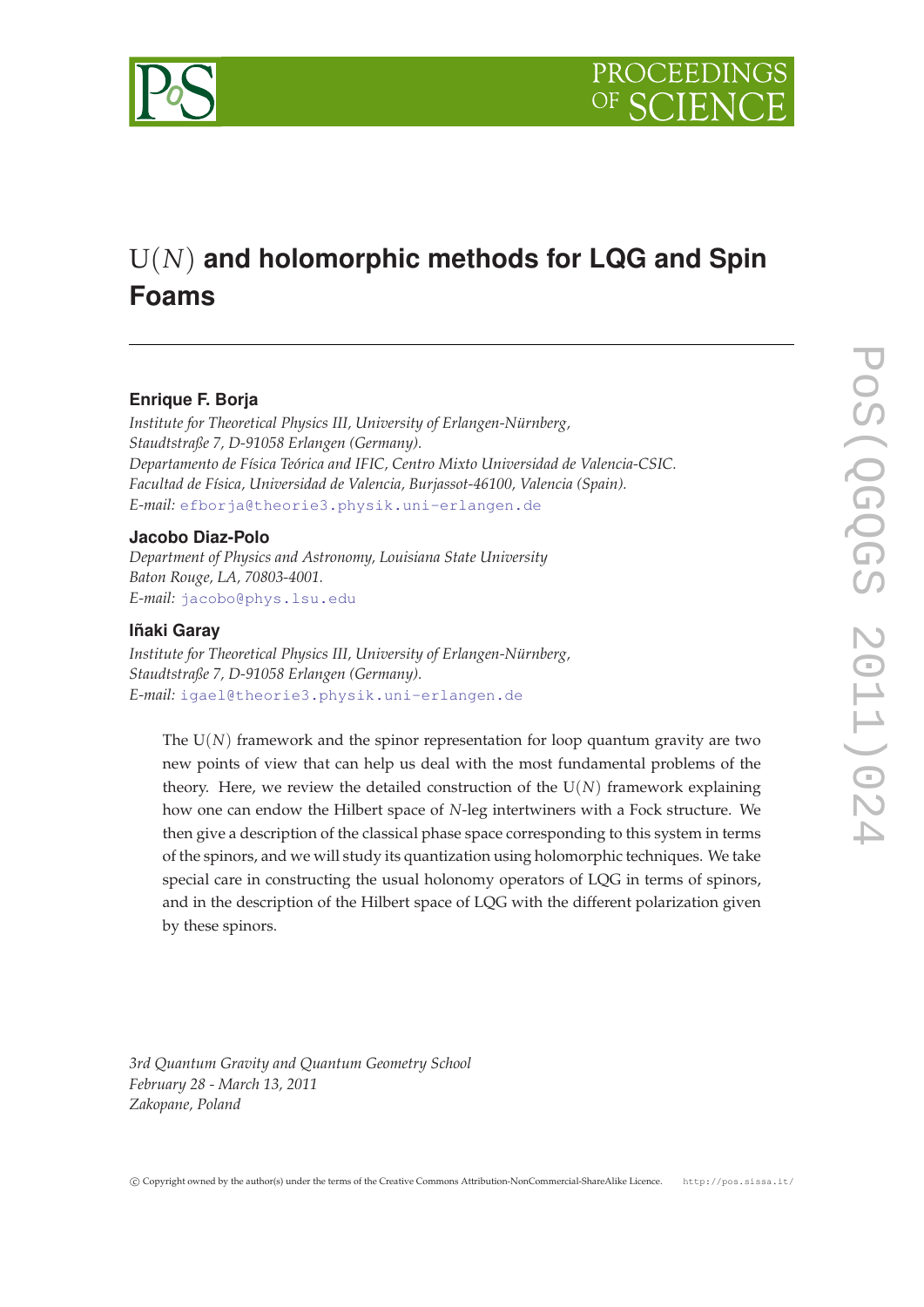## **1. Introduction**

Over the last few years, a new set of tools for approaching some of the fundamental open problems in loop quantum gravity (LQG) has been developed. Since the identifica-tion in [[1](#page-15-0), [2\]](#page-15-0) of a characteristic  $U(N)$  symmetry in the Hilbert space of  $SU(2)$  intertwiners, a new framework has emerged, producing some exciting results, but most importantly, opening a brand new avenue to look at fundamental issues like the dynamics of the theory or the identification of symmetries at a purely quantum level. The U(*N*) framework can also be derived as the holomorphic quantization of a classical spinor system, providing, among other interesting insights, a novel way to study the semiclassical limit of the theory. In this article we present a short but self-contained pedagogical introduction to the core formulation and techniques that constitute the new  $U(N)$  framework for loop quantum gravity, including the related spinor formulation and holomorphic quantization methods.

The organization of the paper is as follows. In section 2 we present the so-called U(*N*) framework for loop quantum gravity. We introduce a spinorial representation in section 3 and proceed to its quantization using holomorphic methods in section 4, providing a full analogy with the  $U(N)$  framework. In section 5 we discuss an action principle for the classical spinor system. Finally, in section 6 we present a short review of the "state of the art" on the holomorphic methods based on the work by Livine and Tambornino [[3](#page-15-0)], giving strong formal consistency to the techniques presented here. We conclude summarizing the main features of the presented framework.

### **2. The** U(*N*) **framework for intertwiners**

Our starting point to introduce the  $U(N)$  framework will be to study the structure of the Hilbert space of SU(2) intertwiners, the building blocks of spin network states. This is, given a set of SU(2) representations (spins), the space of invariant tensors

$$
\mathcal{H}_{j_1,j_2,\ldots}\equiv\mathrm{Inv}[V^{j_1}\otimes V^{j_2}\otimes\ldots],
$$

where *V <sup>j</sup><sup>i</sup>* are the irreducible representation spaces associated to the spins *j*1, *j*2,. . .. In loop quantum gravity these intertwiners can be dually regarded as a region of space with a (topologically) spherical boundary punctured by the intertwiner's legs [[2](#page-15-0)].

In particular, let us consider the space of *N*-valent intertwiners and fixed total spin  $J = \sum_i j_i$  (that can be thought of as the total area of the surface enclosing the intertwiner):

$$
\mathcal{H}_N^{(J)}\equiv \bigoplus_{\Sigma_i j_i=J}\mathcal{H}_{j_1,..,j_N}.
$$

As shown in [[2](#page-15-0)], intertwiner spaces  $\mathcal{H}_N^{(J)}$  $N$ <sup>(*I*</sup>)</sub> carry irreducible representations of  $U(N)$ and the full space  $\mathcal{H}_N$  can be endowed with a Fock space structure with creation and annihilation operators compatible with the  $U(N)$  action [\[4\]](#page-15-0). This structure is at the foundation of the  $U(N)$  techniques, and we will review its basic construction in what follows.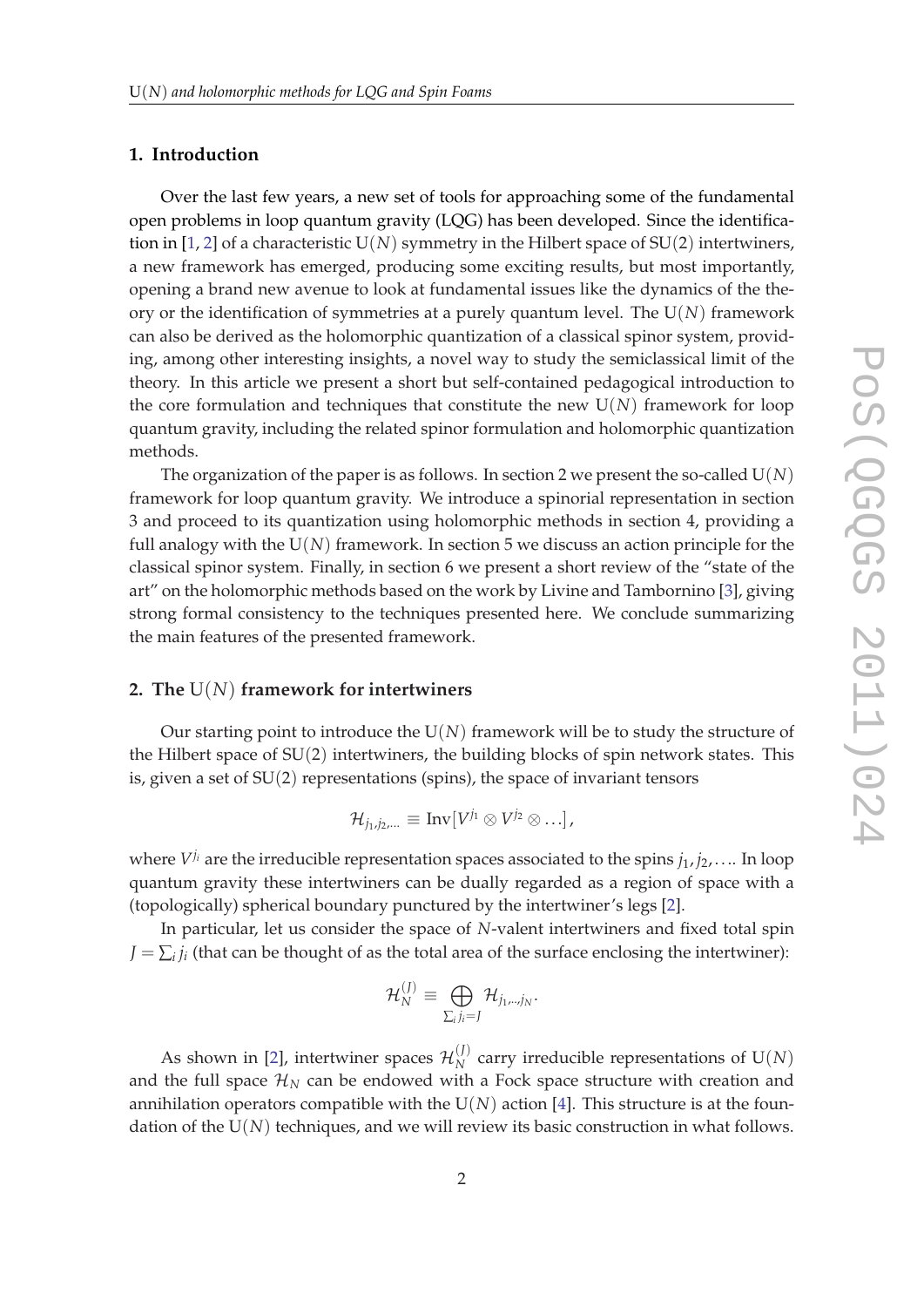We start by introducing the well-known Schwinger representation of the s*u*(2) algebra. This representation describes the generators of s*u*(2) in terms of a pair of uncoupled harmonic oscillators. In our case, we introduce 2*N* oscillators –a pair for each leg of the intertwiner– with creation operators *a<sup>i</sup>* , *bi* , *i* running from 1 to *N*:

$$
[a_i, a_j^{\dagger}] = [b_i, b_j^{\dagger}] = \delta_{ij}, \qquad [a_i, b_j] = 0.
$$

The local s*u*(2) generators at each leg of the intertwiner can be expressed then as quadratic operators:

$$
J_i^z = \frac{1}{2}(a_i^{\dagger}a_i - b_i^{\dagger}b_i), \qquad J_i^+ = a_i^{\dagger}b_i, \qquad J_i^- = a_i^{\dagger}b_i, \qquad E_i = (a_i^{\dagger}a_i + b_i^{\dagger}b_i). \tag{2.1}
$$

As expected, the *J<sup>i</sup>* 's constructed this way satisfy the standard commutation relations of the  $\mathfrak{su}(2)$  algebra while the total energy  $E_i$  commutes with all the generators:

$$
[J_i^z, J_i^{\pm}] = \pm J_i^{\pm}, \qquad [J_i^+, J_i^-] = 2J_i^z, \qquad [E_i, \vec{J}_i] = 0.
$$

The operator  $E_i$  is the total energy carried by the pair of oscillators  $a_i, b_i$  and its eigenvalue is twice the spin  $2j_i$  of the corresponding  $SU(2)$  representation. We can express the standard  $SU(2)$  Casimir operator in terms of this energy as:

$$
\vec{J}_i^2 = \frac{E_i}{2} \left( \frac{E_i}{2} + 1 \right) = \frac{E_i}{4} \left( E_i + 2 \right).
$$

As it is well-known, in the context of LQG the spin *j<sup>i</sup>* is related to the area associated with the *i*-th leg of the intertwiner. In this particular framework, the most natural choice for the regularization of the area operator is such that the spectrum is given directly by the operator *Ei*/2 (the spin *j<sup>i</sup>* ); while in principle there is no fundamental reason for this choice to be preferred over the ohter options, this area spectrum favors the physical interpretation of the symmetries we study here $^1$ , so we will consider this case in the present paper.

The key observation now is that one can use these harmonic oscillators to construct operators acting on the Hilbert space of intertwiners, i.e., operators that are invariant under global SU(2) transformations generated by  $\vec{J} \equiv \sum_i \vec{J}_i$ . These constitute the starting point of the U(*N*) formalism, and they are quadratic invariant operators acting on pairs of (possibly equal) legs *i*, *j* [\[1,](#page-15-0) [2\]](#page-15-0):

$$
E_{ij} = a_i^{\dagger} a_j + b_i^{\dagger} b_j, \qquad E_{ij}^{\dagger} = E_{ji},
$$
  
\n
$$
F_{ij} = (a_i b_j - a_j b_i), \qquad F_{ji} = -F_{ij}.
$$

<sup>&</sup>lt;sup>1</sup>With this choice of area spectrum, the  $U(N)$  symmetry generated by the  $E_{ij}$  operators can be interpreted as the group of area-preserving diffeomorphisms on a discretized sphere.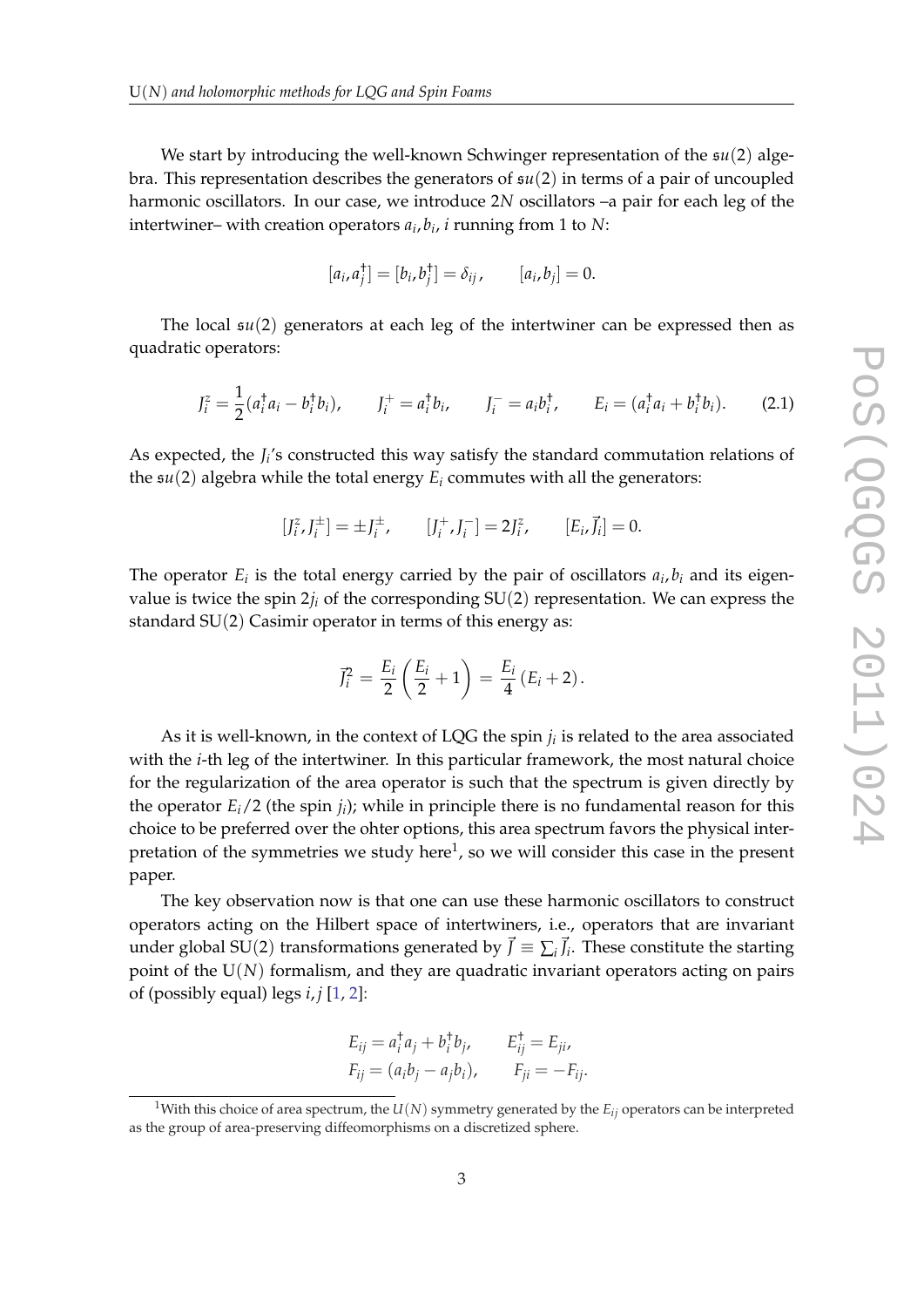<span id="page-3-0"></span>The operators  $E, F, F^{\dagger}$  form a closed algebra<sup>2</sup>:

$$
[E_{ij}, E_{kl}] = \delta_{jk} E_{il} - \delta_{il} E_{kj},
$$
  
\n
$$
[E_{ij}, F_{kl}] = \delta_{il} F_{jk} - \delta_{ik} F_{jl},
$$
  
\n
$$
[E_{ij}, F_{kl}^{\dagger}] = \delta_{ik} E_{lj} - \delta_{il} E_{kj} - \delta_{jk} E_{li} + \delta_{jl} E_{ki} + 2(\delta_{ik} \delta_{jl} - \delta_{il} \delta_{jk}),
$$
  
\n
$$
[F_{ij}, F_{kl}] = 0, \qquad [F_{ij}^{\dagger}, F_{kl}^{\dagger}] = 0.
$$
\n(2.2)

We can see that commutators of  $E_{ij}$  operators have the structure of a  $\mathfrak{u}(N)$ -algebra (which motivates the name of the  $U(N)$  framework). The diagonal operators are precisely the operators giving the energy on each leg,  $E_{ii} = E_i$ . Then the value of the total energy  $E \equiv \sum_i E_i$  gives twice the sum of all spins 2  $\times \sum_i j_i$ , i.e. twice the total area.

The *Eij*-operators change the energy/area carried by each leg, while still conserving the total energy, while the operators  $F_{ij}$  (resp.  $F_{ij}^{\dagger}$ ) decrease (resp. increase) the total area  $E$ by 2:

$$
[E, E_{ij}] = 0, \qquad [E, F_{ij}] = -2F_{ij}, \quad [E, F_{ij}^{\dagger}] = +2F_{ij}^{\dagger}.
$$

This suggests that we can decompose the Hilbert space of *N*-valent intertwiners into subspaces of constant area:

$$
\mathcal{H}_N = \bigoplus_{\{j_i\}} \text{Inv}\left[\otimes_{i=1}^N V^{j_i}\right] = \bigoplus_{J \in \mathbb{N}} \bigoplus_{\sum_i j_i = J} \text{Inv}\left[\otimes_{i=1}^N V^{j_i}\right] = \bigoplus_J \mathcal{H}_N^{(J)},
$$

where as before  $V^{j_i}$  denote the Hilbert space of the irreducible SU(2)-representation of spin  $j_i$ , spanned by the states of the oscillators  $a_i$ ,  $b_i$  with fixed total energy  $E_i = 2j_i$ .

In [\[2\]](#page-15-0), the structure of these subspaces  $\mathcal{H}_N^{(J)}$  $N$ <sup> $M$ </sup> of *N*-valent intertwiners with fixed total area *J* was studied, identifying the irreducible representations of U(*N*), generated by the  $E_{ij}$  operators, that they naturally carry. Then the operators  $E_{ij}$  allow to navigate from state to state within each subspace  $\mathcal{H}_N^{(J)}$  $N^{(1)}$ . On the other hand, operators  $F_{ij}$ ,  $F_{ij}^{\dagger}$  allow to go from one subspace  $\mathcal{H}_N^{(J)}$  $\mathcal{H}_{N}^{(J)}$  to the next  $\mathcal{H}_{N}^{(J\pm 1)}$ , thus endowing the full space of *N*-valent intertwiners  $\mathcal{H}_N$  with a Fock space structure, with creation operators  $F_{ij}^\dagger$  and annihilation operators *Fij*.

Finally, it was also found that the whole set of operators *Eij*, *Fij*, *F* † *ij* satisfy the following quadratic constraints [\[5\]](#page-15-0):

$$
\forall i,j, \qquad \sum_{k} E_{ik} E_{kj} = E_{ij} \left( \frac{E}{2} + N - 2 \right), \tag{2.3}
$$

$$
\sum_{k} F_{ik}^{\dagger} E_{jk} = F_{ij}^{\dagger} \frac{E}{2}, \qquad \sum_{k} E_{jk} F_{ik}^{\dagger} = F_{ij}^{\dagger} \left( \frac{E}{2} + N - 1 \right), \qquad (2.4)
$$

$$
\sum_{k} E_{kj} F_{ik} = F_{ij} \left( \frac{E}{2} - 1 \right), \qquad \sum_{k} F_{ik} E_{kj} = F_{ij} \left( \frac{E}{2} + N - 2 \right), \tag{2.5}
$$

$$
\sum_{k} F_{ik}^{\dagger} F_{kj} = E_{ij} \left( \frac{E}{2} + 1 \right), \qquad \sum_{k} F_{kj} F_{ik}^{\dagger} = (E_{ij} + 2\delta_{ij}) \left( \frac{E}{2} + N - 1 \right). \tag{2.6}
$$

<sup>2</sup>This is in contrast with the standard  $SU(2)$  bilinear scalar-product operators of the kind  $(\overrightarrow{J}_i \cdot \overrightarrow{J}_j)$ , which do not satisfy a closed algebra.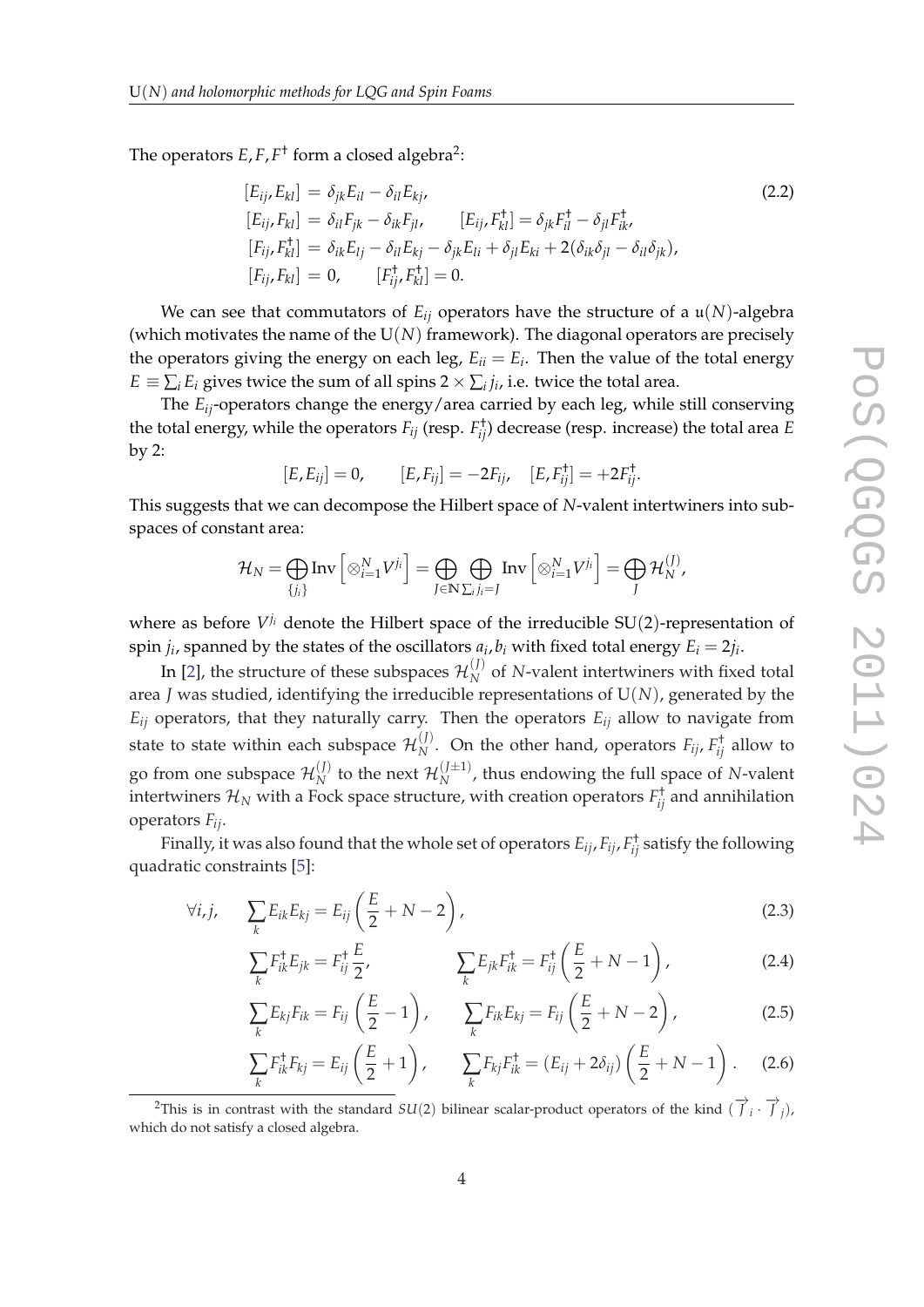As noticed in [[5](#page-15-0)] and further extended in [[6](#page-15-0)], these relations have the structure of constraints on the multiplication of two matrices *Eij* and *Fij*. This is one of the main hints that will lead to the derivation of the U(*N*) framework as a quantization of a classical matrix model, as we are going to see in following sections.

#### **3. Classical spinor formalism**

A very interesting feature of the new  $U(N)$ -framework is that it can be re-derived in terms of spinors in a rather straightforward way [\[3,](#page-15-0) [6](#page-15-0)]. The operators in the U(*N*) formalism can be shown to arise as the quantization of classical spinor matrices. This connection can help understand the geometrical meaning of spin network states in LQG, as well as provide hints on the semi-classical limit of the full theory. There is also a connection with the so-called "twisted geometries" [\[7,](#page-15-0) [8](#page-15-0)] that express the classical phase space of loop quantum gravity on a given graph as a classical spinor model, unravelling the relation between spin networks and discrete geometry. This could provide new ideas on the study of spin network dynamics through the spinfoam approach.

We are going to present the basic concepts that lead to recast the  $U(N)$ -framework in terms of spinors, showing how this is related to standard SU(2) intertwiners in LQG. Let us start by introducing the spinor notation that we will use [\[3,](#page-15-0) [4,](#page-15-0) [6,](#page-15-0) [8,](#page-15-0) [9](#page-15-0)]. Let *z* be a spinor

$$
|z\rangle = \begin{pmatrix} z^0 \\ z^1 \end{pmatrix}, \qquad \langle z| = \left(\bar{z}^0 \ \bar{z}^1\right).
$$

We can associate it to a geometrical 3-vector  $\vec{X}(z)$ , defined from the projection of the 2  $\times$  2 matrix  $|z\rangle\langle z|$  onto Pauli matrices  $\sigma_a$  (taken Hermitian and normalized so that  $(\sigma_a)^2 = \mathbb{I}$ ):

$$
|z\rangle\langle z| = \frac{1}{2} \left( \langle z|z \rangle \mathbb{I} + \vec{X}(z) \cdot \vec{\sigma} \right). \tag{3.1}
$$

It is straightforward to compute the norm and the components of this vector in terms of the spinors:

$$
|\vec{X}(z)| = \langle z|z \rangle = |z^0|^2 + |z^1|^2
$$
,  $X^z = |z^0|^2 - |z^1|^2$ ,  $X^x = 2 \Re(z^0 z^1)$ ,  $X^y = 2 \Im(z^0 z^1)$ .

With this, the spinor *z* is entirely determined by the corresponding 3-vector  $\vec{X}(z)$  up to a global phase. We can give the reverse map:

$$
z^{0}=e^{i\phi}\sqrt{\frac{|\vec{X}|+X^{z}}{2}}, \quad z^{1}=e^{i(\phi-\theta)}\sqrt{\frac{|\vec{X}|-X^{z}}{2}}, \quad \tan\theta=\frac{X^{y}}{X^{x}},
$$

where  $e^{i\phi}$  is an arbitrary phase.

Let us also introduce now the duality map *ς* acting on spinors:

$$
\varsigma \begin{pmatrix} z^0 \\ z^1 \end{pmatrix} = \begin{pmatrix} -\bar{z}^1 \\ \bar{z}^0 \end{pmatrix}, \qquad \varsigma^2 = -1.
$$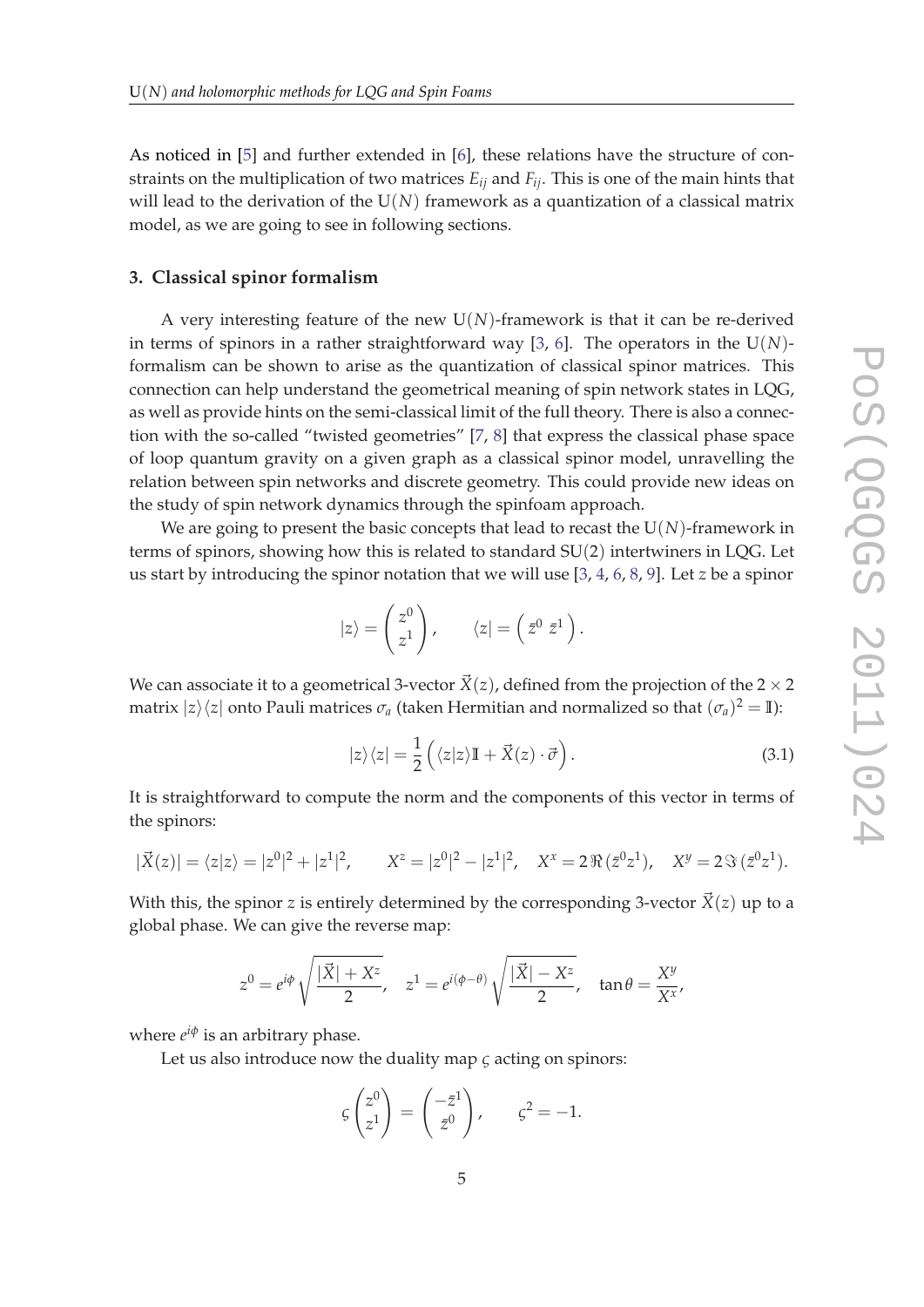<span id="page-5-0"></span>This is an anti-unitary map,  $\langle \zeta z | \zeta w \rangle = \langle w | z \rangle = \overline{\langle z | w \rangle}$ , and we will write the related state as

$$
|z| \equiv \zeta |z\rangle, \qquad [z|w] = \langle z|w\rangle.
$$

This map *c* maps the 3-vector  $\vec{X}(z)$  onto its opposite:

$$
|z|[z] = \frac{1}{2} \left( \langle z|z \rangle \mathbb{I} - \vec{X}(z) \cdot \vec{\sigma} \right).
$$

In order now to describe *N*-valent intertwiners, we consider *N* spinors *z<sup>i</sup>* and their corresponding 3-vectors  $\vec{X}(z_i)$ . A standard requirement is to ask the *N* spinors to satisfy a closure condition, i.e., that the sum of the corresponding 3-vectors vanish,  $\sum_i \vec{X}(z_i) = 0$ . Recalling the definition of  $\vec{X}(z_i)$ , this closure condition can be expressed in terms of 2  $\times$  2 matrices:

$$
\sum_{i} |z_{i}\rangle\langle z_{i}| = A(z)\mathbb{I}, \quad \text{with} \quad A(z) \equiv \frac{1}{2}\sum_{i} \langle z_{i}|z_{i}\rangle = \frac{1}{2}\sum_{i} |\vec{X}(z_{i})|.
$$
 (3.2)

This further translates into quadratic constraints on the spinors:

$$
\sum_{i} z_i^0 \bar{z}_i^1 = 0, \quad \sum_{i} |z_i^0|^2 = \sum_{i} |z_i^1|^2 = A(z). \tag{3.3}
$$

In simple terms, this means that the two components of the spinors,  $z_i^0$  and  $z_i^1$ , form orthogonal *N*-vectors of equal norm. In order to simplify the notation, let us introduce the matrix elements of the 2  $\times$  2 matrix  $\sum_i |z_i\rangle\langle z_i|$ :

$$
\mathcal{C}_{ab} = \sum_i z_i^a \bar{z}_i^b.
$$

Then the closure constraints are written very simply:

$$
C_{00}-C_{11}=0
$$
,  $C_{01}=C_{10}=0$ .

## **4. (Anti-)holomorphic quantization**

Let us construct the classical phase space in terms of spinors. We will then proceed to its quantization, following [[3](#page-15-0), [6](#page-15-0)].

We start by postulating simple Poisson bracket relations for a set of *N* spinors:

$$
\{z_i^a, \bar{z}_j^b\} \equiv i\,\delta^{ab}\,\delta_{ij},\tag{4.1}
$$

with all other brackets vanishing,  $\{z_i^a,z_j^b\}=\{\bar z_i^a,\bar z_j^b\}=0.$  They exactly reproduce the Poisson bracket structure of 2*N* uncoupled harmonic oscillators.

Our expectation now is to have the closure constraints generating global SU(2) transformations on the *N* spinors. Let us then compute the Poisson brackets between components of the C-constraints :

$$
\begin{aligned} \{\mathcal{C}_{00} - \mathcal{C}_{11}, \mathcal{C}_{01}\} &= -2i\mathcal{C}_{01}, \quad \{\mathcal{C}_{00} - \mathcal{C}_{11}, \mathcal{C}_{10}\} = +2i\mathcal{C}_{10}, \quad \{\mathcal{C}_{10}, \mathcal{C}_{01}\} = i(\mathcal{C}_{00} - \mathcal{C}_{11}), \quad \text{(4.2)}\\ \{\text{Tr}\mathcal{C}, \mathcal{C}_{00} - \mathcal{C}_{11}\} &= \{\text{Tr}\mathcal{C}, \mathcal{C}_{01}\} = \{\text{Tr}\mathcal{C}, \mathcal{C}_{10}\} = 0. \end{aligned}
$$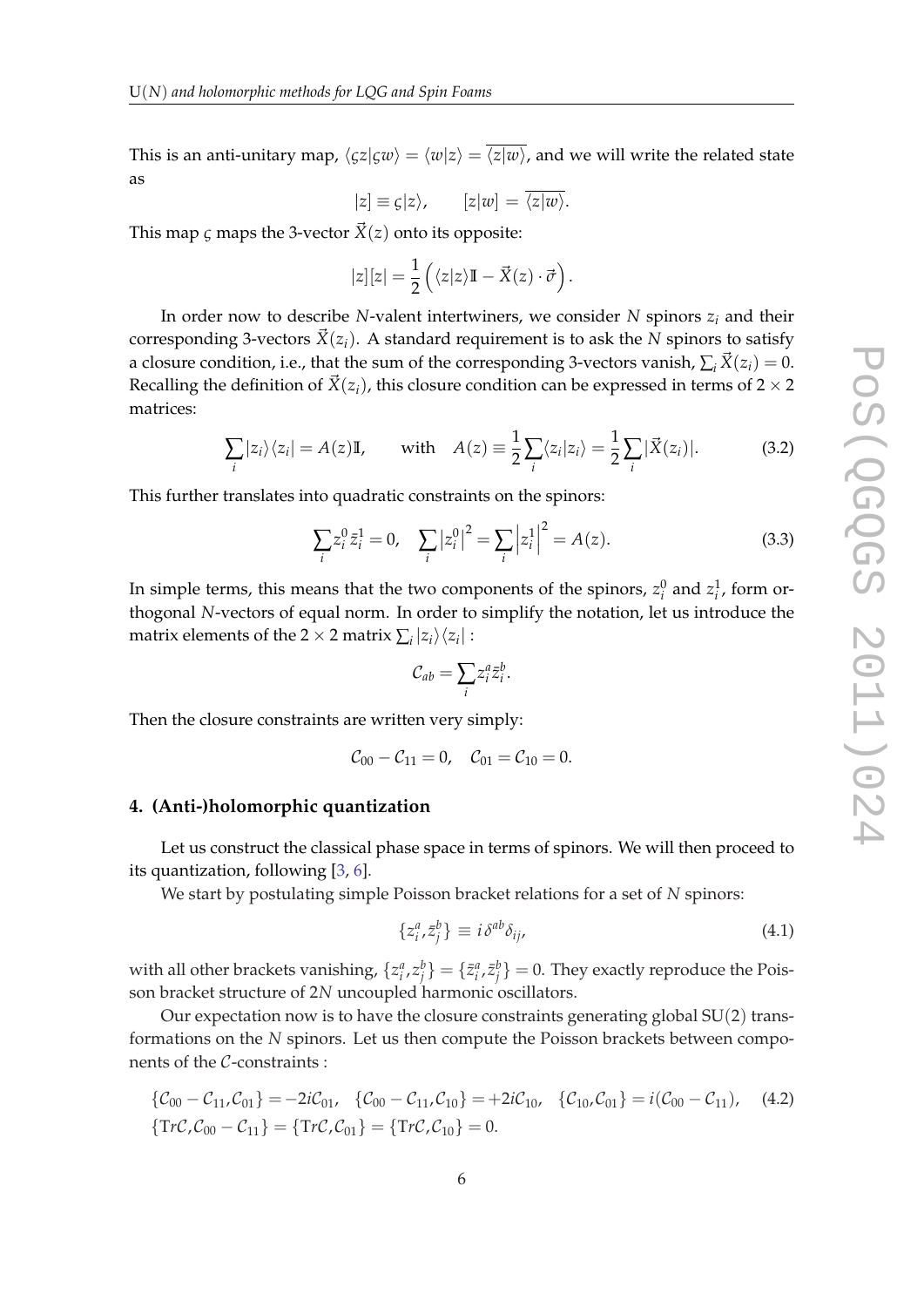<span id="page-6-0"></span>These four components  $C_{ab}$  do indeed form a closed  $\mathfrak{u}(2)$  algebra, with the three closure conditions  $C_{00} - C_{11}$ ,  $C_{01}$  and  $C_{10}$  being generators of a  $\mathfrak{su}(2)$  subalgebra. We will denote as  $\vec{C}$  these three  $\frak{su}(2)$ -generators, with  $\mathcal{C}^z\equiv\mathcal{C}_{00}-\mathcal{C}_{11}$  and  $\mathcal{C}^+=\mathcal{C}_{10}$  and  $\mathcal{C}^-=\mathcal{C}_{01}.$  One can already guess that these three closure conditions  $\vec{C}$  will be related to the *SU*(2) generators  $\vec{J}$  at the quantum level, while the operator  $Tr \mathcal{C}$  will correspond to the total energy/area *E*.

Following the aim to relate the *U*(*N*) framework to a classical matrix model, we introduce matrices *M* and *Q*, in correspondence to the operators *E* and *F*. These matrices should respectively satisfy the hermiticity  $M = M^{\dagger}$  and antisymmetry  ${}^{t}Q = -Q$  conditions, as well as the classical analogs to the quadratic constraints ([2.3](#page-3-0)–[2.6](#page-3-0)). Up to a global phase, the general form of these matrices is given by (see [\[6\]](#page-15-0) for details):

$$
M = \lambda U \Delta U^{-1}, \qquad \Delta = \begin{pmatrix} 1 \\ 1 \\ 0_{N-2} \end{pmatrix},
$$
  

$$
Q = \lambda U \Delta_{\epsilon}{}^{t} U, \qquad \Delta_{\epsilon} = \begin{pmatrix} 1 \\ -1 \\ 0_{N-2} \end{pmatrix},
$$

where *U* is a unitary matrix  $U^{\dagger}U = \mathbb{I}$ . Then, if we define spinors such that

$$
z_i \equiv \begin{pmatrix} \bar{u}_{i1} \sqrt{\lambda} \\ \bar{u}_{i2} \sqrt{\lambda} \end{pmatrix}, \qquad \lambda \equiv \text{Tr} M/2,
$$
 (4.3)

*uij* being the elements of the unitary matrix *U*, we can write the components of *M* and *Q* as

$$
M_{ij} = \langle z_i | z_j \rangle = \overline{\langle z_j | z_i \rangle}, \qquad Q_{ij} = \langle z_j | z_i \rangle = \overline{\overline{|z_i | z_j \rangle}} = -\overline{\overline{|z_j | z_i \rangle}}.
$$
(4.4)

One can see that, in this setting, the unitarity condition on the matrices *U* is equivalent to the closure conditions on the spinors.

If we now compute the Poisson brackets of the  $M_{ij}$  and  $Q_{ij}$  matrix elements:

$$
\{M_{ij}, M_{kl}\} = i(\delta_{kj}M_{il} - \delta_{il}M_{kj}),
$$
  
\n
$$
\{M_{ij}, Q_{kl}\} = i(\delta_{jk}Q_{il} - \delta_{jl}Q_{ik}),
$$
  
\n
$$
\{Q_{ij}, Q_{kl}\} = 0,
$$
  
\n
$$
\{\overline{Q}_{ij}, Q_{kl}\} = i(\delta_{ik}M_{lj} + \delta_{jl}M_{ki} - \delta_{jk}M_{li} - \delta_{il}M_{kj}),
$$

we observe that they reproduce the expected commutators [\(2.2\)](#page-3-0) up to the *i*-factor. We further check that these variables commute with the closure constraints generating the SU(2) transformations:

$$
\{\vec{C}, M_{ij}\} = \{\vec{C}, Q_{ij}\} = 0.
$$
\n(4.5)

Finally, one can also compute their commutator with T*r* C:

$$
\{\mathrm{Tr}\,\mathcal{C},M_{ij}\}=0,\quad \{\mathrm{Tr}\,\mathcal{C},Q_{ij}\}=\{\sum_k M_{kk},Q_{ij}\}=+2i\,Q_{ij},
$$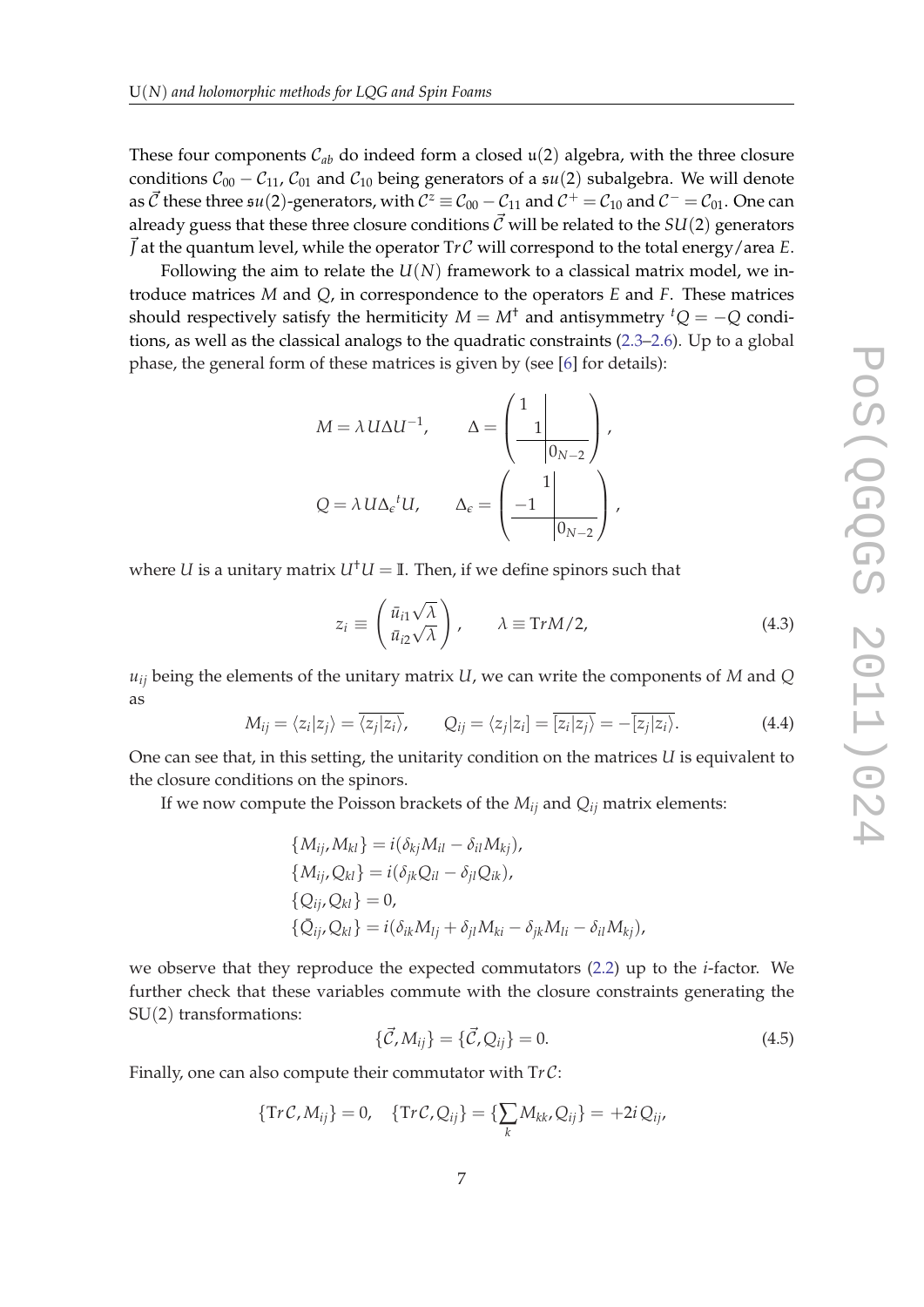which confirms that the matrix *M* is invariant under the full  $U(2)$  subgroup and that  $Tr\mathcal{C}$ acts as a dilatation operator on the *Q* variables, or reversely that the *Qij* acts as creation operators for the total energy/area variable T*r* C.

We have already characterized the classical phase space associated to spinors *z<sup>i</sup>* and matrices *Mij*,*Qij*. Let us now proceed to its quantization. In order to do so, we will consider Hilbert spaces  $\mathcal{H}^{(\text{Q})}_J$ *J* of homogeneous polynomials in *Qij* of degree *J*:

$$
\mathcal{H}_J^{(Q)} \equiv \{ P \in \mathbb{P}[Q_{ij}] \mid P(\rho Q_{ij}) = \rho^I P(Q_{ij}), \forall \rho \in \mathbb{C} \}.
$$
\n(4.6)

These are completely anti-holomorphic polynomials in  $z_i$  (holomorphic in  $\bar{z}_i$ ) and of order 2*J*.

One can show that these Hilbert spaces  $\mathcal{H}^{(\mathcal{Q})}_J$  $J^{(Q)}_J$  are isomorphic to the Hilbert space  ${\cal H}_N^{(J)}$ *N* of *N*-valent intertwiners with fixed total area *J*. To this purpose, we will construct the explicit representation of the operators resulting from the quantization of *Mij* and *Qij* on  $\mathcal{H}^{(\mathcal{Q})}_J$  $J^{(Q)}$  and show that they match the action of the  $\mathrm{U}(N)$  operators  $E_{ij}$  and  $F^\dagger_{ij}$  described earlier. We choose to quantize  $\bar{z}_i$  as multiplication operators while promoting  $z_i$  to derivative operators:

$$
\widehat{z}_i^a \equiv \bar{z}_i^a \times, \qquad \widehat{z}_i^a \equiv \frac{\partial}{\partial \bar{z}_i^a}, \tag{4.7}
$$

which satisfy the commutator  $[\hat{z}, \hat{z}] = 1$  as expected for the quantization of the classical bracket  $\{z, \bar{z}\} = i$ . We can then quantize the matrix elements  $M_{ij}$  and  $Q_{ij}$  and the closure constraints following this correspondence:

$$
\widehat{M}_{ij} = \bar{z}_i^0 \frac{\partial}{\partial \bar{z}_j^0} + \bar{z}_i^1 \frac{\partial}{\partial \bar{z}_j^1},
$$
\n
$$
\widehat{Q}_{ij} = \bar{z}_i^0 \bar{z}_j^1 - \bar{z}_i^1 \bar{z}_j^0 = Q_{ij},
$$
\n
$$
\widehat{Q}_{ij} = \frac{\partial^2}{\partial \bar{z}_i^0 \partial \bar{z}_j^1} - \frac{\partial^2}{\partial \bar{z}_i^1 \partial \bar{z}_j^0},
$$
\n
$$
\widehat{C}_{ab} = \sum_k \bar{z}_k^b \frac{\partial}{\partial \bar{z}_k^a}.
$$

It is straightforward to check that the  $\mathcal{C}_{ab}$  and the  $M_{ij}$  respectively form a  $\mathfrak{u}(2)$  and a  $\mathfrak{u}(N)$ Lie algebra, as expected:

$$
[\hat{\mathcal{C}}_{ab}, \hat{\mathcal{C}}_{cd}] = \delta_{ad} \hat{\mathcal{C}}_{cb} - \delta_{cb} \hat{\mathcal{C}}_{ad}, \qquad [\hat{M}_{ij}, \hat{M}_{kl}] = \delta_{kj} \hat{M}_{il} - \delta_{il} \hat{M}_{kj}, \qquad [\hat{\mathcal{C}}_{ab}, \hat{M}_{ij}] = 0. \tag{4.8}
$$

which amounts to multiply the Poisson bracket [4.2](#page-5-0) and [4.5](#page-6-0) by −*i*.

Let us analyze the structure resulting from this quantization. First, by checking the action of the closure constraints on functions of the variables *Qij* :

$$
\widehat{\mathcal{C}}Q_{ij} = 0, \qquad (\widehat{\text{Tr}\,\mathcal{C}})Q_{ij} = 2Q_{ij},
$$
  
\n
$$
\forall P \in \mathcal{H}_J^{(Q)} = \mathbb{P}_J[Q_{ij}], \qquad \widehat{\mathcal{C}}P(Q_{ij}) = 0, \qquad (\widehat{\text{Tr}\,\mathcal{C}})P(Q_{ij}) = 2JP(Q_{ij}),
$$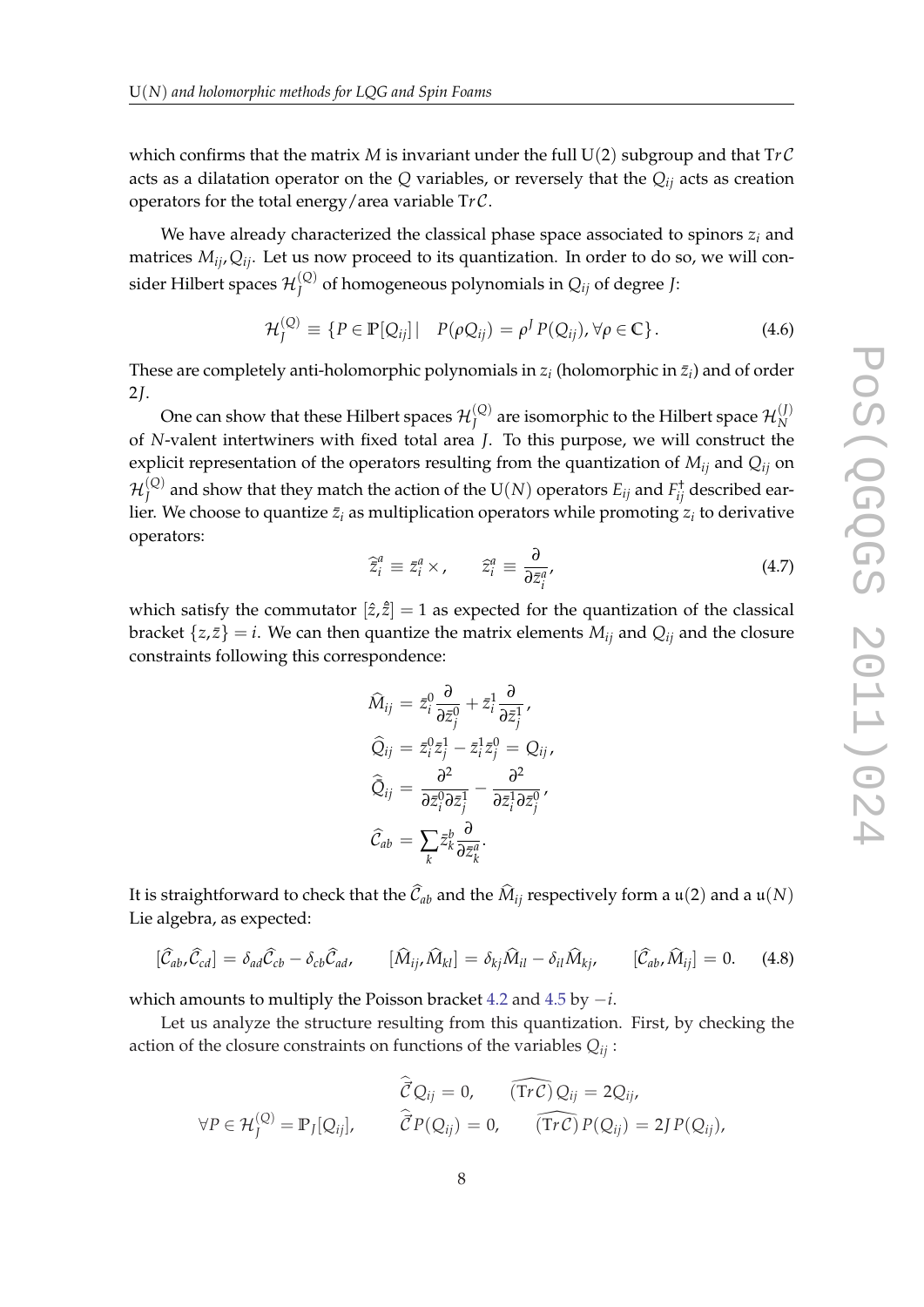we see that wave functions  $P \in \mathcal{H}_{J}^{(Q)}$  are SU(2)-invariant (vanish under the closure constraints) and are eigenvectors of the T*r* C-operator with eigenvalue 2*J*.

Second, operators  $\widehat{M}$  and  $\widehat{(\mathrm{Tr} \mathcal{C})}$  acting on the Hilbert space  $\mathcal{H}^{(\mathrm{Q})}_J$  $J^{(\mathcal{Q})}$  (i.e., on SU(2)invariant functions vanishing under the closure constraints) satisfy the same quadratic constraints as the  $\mathfrak{u}(N)$ -generators  $E_{ij}$ :

$$
\widehat{(\text{Tr }\mathcal{C})} = \sum_{k} \widehat{M}_{kk}, \qquad \sum_{k} \widehat{M}_{ik} \widehat{M}_{kj} = \widehat{M}_{ij} \left( \frac{\widehat{(\text{Tr }\mathcal{C})}}{2} + N - 2 \right). \tag{4.9}
$$

This allows us to get the value of the (quadratic)  $U(N)$ -Casimir operator on the space  $\mathcal{H}^{(\mathcal{Q})}_J$ *J* :

$$
\sum_{ik} \widehat{M}_{ik} \widehat{M}_{ki} = \widehat{(\text{Tr}\,\mathcal{C})} \left( \frac{\widehat{(\text{Tr}\,\mathcal{C})}}{2} + N - 2 \right) = 2J(J + N - 2).
$$

Therefore, we can conclude that the quantization of our spinors and *M*-variables exactly matches the  $\mathfrak{u}(N)$ -structure on the intertwiner space (with the exact same ordering):

$$
\mathcal{H}_J^{(Q)} \sim \mathcal{H}_N^{(J)}, \quad \widehat{M}_{ij} = E_{ij}, \quad (\widehat{\text{Tr}\,\mathcal{C}}) = E. \tag{4.10}
$$

In the third place, turning to the  $\hat{Q}_{ij}$ -operators, it is straightforward to check that they have the exact same action that the  $F_{ij}^\dagger$  operators, they satisfy the same Lie algebra commutators [\(2.2\)](#page-3-0) and the same quadratic constraints ([2.4](#page-3-0)-[2.6\)](#page-3-0). Clearly, the simple multiplicative action of an operator  $Q_{ij}$  sends a polynomial in  $\mathbb{P}_J[Q_{ij}]$  to a polynomial in  $\mathbb{P}_{J+1}[Q_{ij}]$ . Reciprocally, the derivative action of  $\tilde{Q}_{ij}$  decreases the degree of the polynomials and maps  $\mathbb{P}_{J+1}[\mathcal{Q}_{ij}]$  onto  $\mathbb{P}_{J}[\mathcal{Q}_{ij}].$ 

Finally, let us consider the scalar product on the space of polynomials  $\mathbb{P}[Q_{ij}]$ . There seems to be a unique measure (up to a global factor) compatible with the correct Hermiticity relations for  $\widehat{M}_{ij}$  and  $\widehat{Q}_{ij}$ ,  $\widehat{Q}_{ij}$  [[6\]](#page-15-0). It is given by:

$$
\forall \phi, \psi \in \mathbb{P}[Q_{ij}], \quad \langle \phi | \psi \rangle \equiv \int \prod_i d^4 z_i e^{-\sum_i \langle z_i | z_i \rangle} \overline{\phi(Q_{ij})} \psi(Q_{ij}). \tag{4.11}
$$

Then it is easy to check that we have  $\widehat{M}_{ij}^{\dagger}=\widehat{M}_{ji}$  and  $\widehat{Q}_{ij}^{\dagger}=\widehat{Q}_{ij}$  as desired.

The spaces of homogeneous polynomials  $\mathbb{P}_J[Q_{ij}]$  are orthogonal with respect to this scalar product. The quickest way to realize that is to consider the operator  $(\text{Tr } \mathcal{C})$ , which is Hermitian with respect to this scalar product and takes different values on spaces **P***<sup>J</sup>* [*Qij*] for different values of *J*. Thus these spaces **P***<sup>J</sup>* [*Qij*] are orthogonal to each other.

This concludes the quantization procedure, showing that the intertwiner space for *N* legs and fixed total area  $J = \sum_i j_i$  can be constructed as the space of homogeneous polynomials in *Qij* of degree *J*. We obtain a description of intertwiners as anti-holomorphic wave-functions of spinors  $z_i$  constrained by the closure conditions<sup>3</sup>.

 $3$ An alternative construction [\[6\]](#page-15-0), which can be considered as "dual" to the representation defined above, can also be carried out based on coherent states for the oscillators. This approach yields, upon quantization, the framework of the  $U(N)$  coherent intertwiner states introduced in [[4](#page-15-0)] and further developed in [\[9\]](#page-15-0).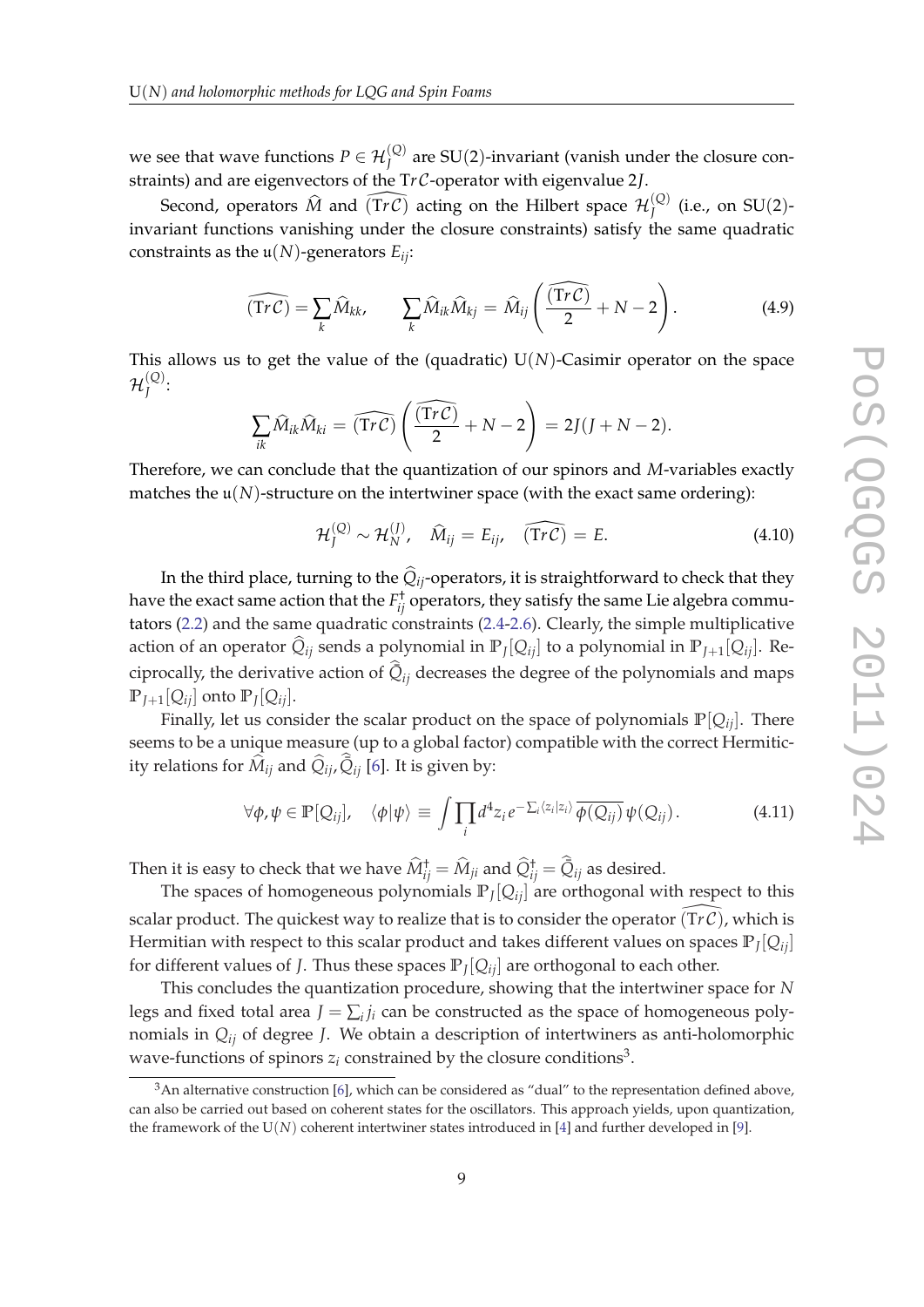#### <span id="page-9-0"></span>**5. Classical action and effective dynamics**

Once we have constructed the Hilbert space of a single intertwiner, and in order to make contact with the standard spin network formulation of loop quantum gravity, we want to apply this framework to graphs. Therefore, we will have several intertwiners glued together according to the corresponding graph structure. We will then write an action principle in terms of spinors, compatible with the Poisson bracket structure ([4.1](#page-5-0)). In order to do so, we need to take into account the closure constraints, but also the matching conditions coming from the gluing of intertwiners.

The key element to elaborate the connection between the spinor formalism and the standard formulation of LQG is the reconstruction of the SU(2) group element *g<sup>e</sup>* (the holonomy) associated to an edge in terms of the spinors [[8](#page-15-0)]. Let us consider an edge *e* with a spinor at each of its end-vertices  $z_{s(e),e}$  and  $z_{t(e),e}$ . There exists a unique SU(2) group element mapping one onto the other. More precisely, the requirement that

$$
g_e \frac{|z_{t(e),e}\rangle}{\sqrt{\langle z_{t(e),e}|z_{t(e),e}\rangle}} = \frac{|z_{s(e),e}|}{\sqrt{\langle z_{s(e),e}|z_{s(e),e}\rangle}}, \quad g_e \frac{|z_{t(e),e}|}{\sqrt{\langle z_{t(e),e}|z_{t(e),e}\rangle}} = -\frac{|z_{s(e),e}\rangle}{\sqrt{\langle z_{s(e),e}|z_{s(e),e}\rangle}}, \quad g_e \in SU(2),
$$

i.e., that  $g_e$  map the (normalized) source spinor to the dual of the target spinor<sup>4</sup>, uniquely fixes the value of  $g_e$  to:

$$
g_e \equiv \frac{|z_{s(e),e}|\langle z_{t(e),e}|-|z_{s(e),e}\rangle[z_{t(e),e}|}{\sqrt{\langle z_{s(e),e}|z_{s(e),e}\rangle\langle z_{t(e),e}|z_{t(e),e}\rangle}}.
$$
(5.1)

The group elements  $g_e(z_{s(e),e}, z_{t(e),e}) \in SU(2)$  commute with the matching conditions, ensuring that the energy of the oscillators on the edge  $e$  is the same at both vertices  $s(e)$ and  $t(e)$ . However, they are obviously not invariant under  $SU(2)$  transformations. As we know from loop quantum gravity, in order to construct SU(2)-invariant observables, we need to consider the trace of holonomies around closed loops, i.e., the oriented product of group elements  $g_e$  along closed loops  $\mathcal L$  on the graph:

$$
G_{\mathcal{L}}\equiv\prod_{e\in\mathcal{L}}^{\longrightarrow}g_e.
$$

For the sake of simplicity, let us assume that all the edges of the loop are oriented the same way, so we can number the edges  $e_1$ ,  $e_2$ , .. $e_n$  with  $v_1 = t(e_n) = s(e_1)$ ,  $v_2 = t(e_1) = s(e_2)$ , etc (see figure [1\)](#page-10-0). Then, we can explicitly write the holonomy  $G_{\mathcal{L}}$  in terms of the spinors:

$$
\mathrm{Tr}\, G_{\mathcal{L}}=\mathrm{Tr} g(e_1)\ldots g(e_n)=\mathrm{Tr}\frac{\prod_i\left(|z_{v_i,e_i}|\langle z_{v_{i+1},e_i}|-|z_{v_i,e_i}\rangle[z_{v_{i+1},e_i}|\right)}{\prod_i\sqrt{\langle z_{v_i,e_i}|z_{v_{i+1},e_i}\rangle\langle z_{v_{i+1},e_i}|z_{v_{i+1},e_i}\rangle}}.
$$

<sup>4</sup>Mapping the source spinor to the *dual* of the target spinor responds to the geometric requirement that they both describe faces of elementary polyhedra with outward pointing area vectors, given the opposite orientation of the source and target local reference frames.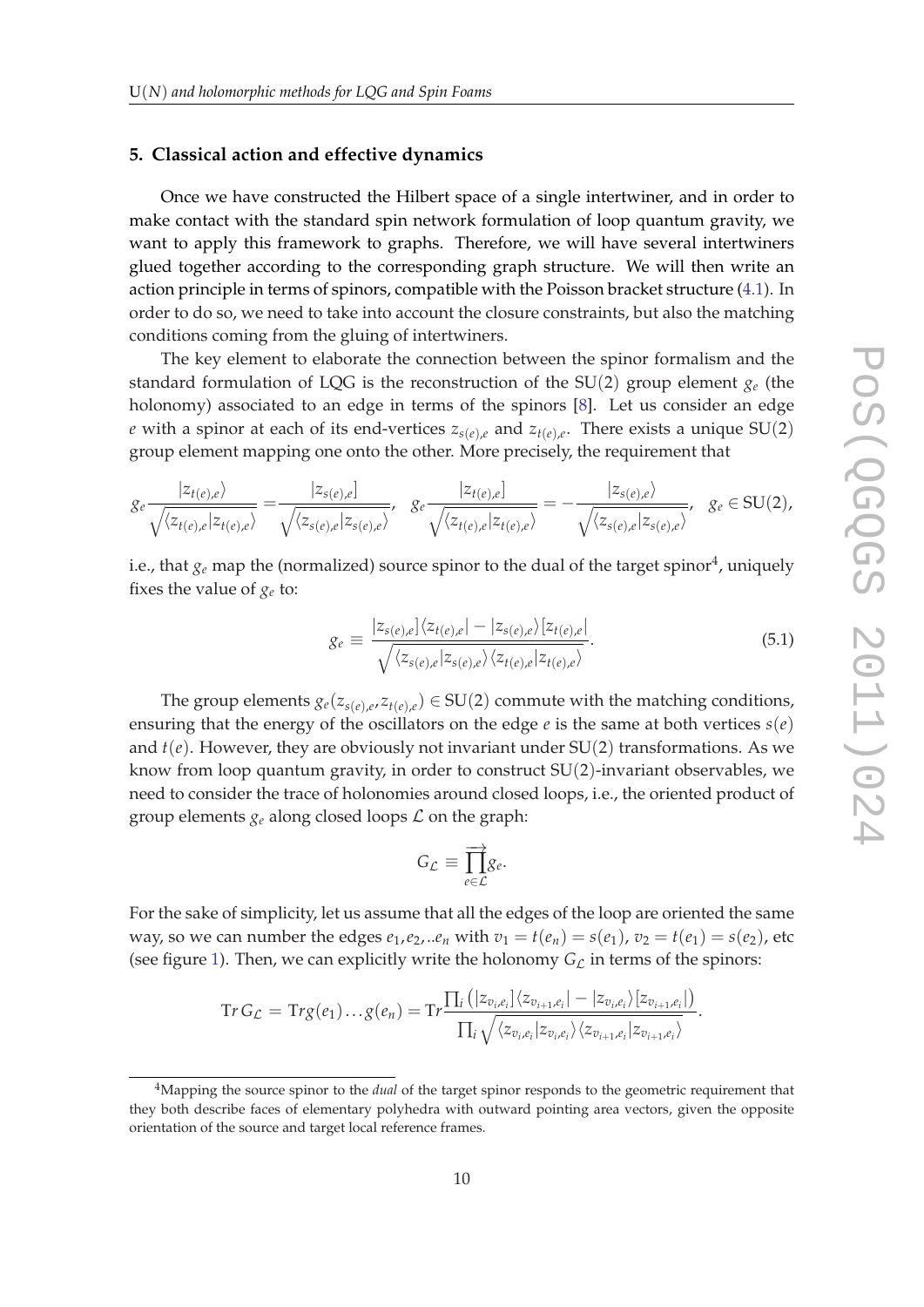<span id="page-10-0"></span>

 $F_{\rm eff} = {e^{2\pi i} \over 2\pi} \left( {e^{2\pi i} \over 2\pi} \right)^{2/3} \left( {e^{2\pi i} \over 2\pi} \right)^{2/3}$ **Figure 1:** The loop  $\mathcal{L} = \{e_1, e_2, ..., e_n\}$  on the graph  $\Gamma$ .

Or, if instead of factorizing this expression by edges, we group the terms by vertices,<br>∤kkies we obtain:  $\mathcal{F}_{\mathcal{F}}$ 

$$
\text{Tr}\, G_{\mathcal{L}}\, =\, \sum_{r_i=0,1} (-1)^{\sum_i r_i}\frac{\prod_i \langle \zeta^{r_{i-1}}z_{v_i,e_{i-1}}\,|\, \zeta^{1-r_i}z_{v_i,e_i}\rangle}{\prod_i \sqrt{\langle z_{v_i,e_{i-1}}\,|z_{v_i,e_{i-1}}\rangle\langle z_{v_i,e_i}\,|z_{v_i,e_i}\rangle}},
$$

generated by the matching conditions. So there are genuine observables on the space of spin networks. where the  $\zeta^{r_i}$  records whether we have the term  $|z_{v_i,e_i}\rangle\langle z_{v_{i+1},e_i}|$  or  $|z_{v_i,e_i}\rangle\langle z_{v_{i+1},e_i}|$  on the edge  $e_i$ , with  $r_i = 0,1$  (recall that  $\varsigma$  is the anti-unitary map sending a spinor  $|z\rangle$  to each dual  $|z|$ ).

Depending on the specific values of the  $r_i$  parameters, the scalar products at the nu- $E_{\text{e}}$  behavior of the specific theorem merators are given by the matrix elements of  $M^i$  or  $Q^i$  at the vertex *i*. Since these matrices  $\epsilon$  of  $\epsilon$  and  $\epsilon$  is the second second times.  $\frac{1}{2}$ ef  $\frac{1}{2}$ em $\frac{1}{2}$ r $\frac{1}{2}$ are by definition  $\mathop{\rm SU}(2)$ -invariant (they commute with the closure conditions), this is a consistency check, *a posteriori*, that the holonomy  $Tr G_{\mathcal{L}}$  correctly provides a SU(2)-invariant absorption Therefore the quantization of the holonomy observable is obvious apart from the factors at the denominator. First, observable.

Taking into account the various possibilities for the signs  $(-1)^{r_i}$ , we can write the holonomy on the intertwiner living at v. The natural quantization of the natural quantization of the natural  $\mathcal{L}$ need the inverse studies same root of the inverse operators and they do have a  $(n)$ 

$$
\operatorname{Tr} G_{\mathcal{L}} = \sum_{r_i=0,1} (-1)^{\sum_i r_i} \frac{\mathcal{M}_{\mathcal{L}}^{\{r_i\}}}{\prod_i \sqrt{\langle z_{v_i,e_i} | z_{v_{i+1},e_i} \rangle}},\tag{5.2}
$$

where the objects  $\mathcal{M}_{\mathcal{L}}^{\{r_i\}}$  correspond to each term with a fixed set  $\{r_i\}$ :

$$
\mathcal{M}_{\mathcal{L}}^{\{r_i\}} \equiv \prod_i r_{i-1} r_i \bar{Q}_{i,i-1}^i + (1 - r_{i-1}) r_i M_{i-1,i}^i + r_{i-1} (1 - r_i) M_{i,i-1}^i + (1 - r_{i-1}) (1 - r_i) Q_{i,i-1}^i
$$
  
= 
$$
\prod_i \langle \zeta^{r_{i-1}} z_{v_i, e_{i-1}} | \zeta^{1-r_i} z_{v_i, e_i} \rangle.
$$

Using these ingredients, we are going to write an action principle for this formalism.<br> Estrig these higherature, we are going to write an action principle for this formalism.<br>For this, we have to keep in mind the graph structure, with intertwiners at the vertices, glued together along edges. The phase space therefore consists of spinors  $z_{v,e}$  (where *e* are edges attached to the vertex *v*, i.e., such that  $v = s(e)$  or  $v = t(e)$ ) which we constrain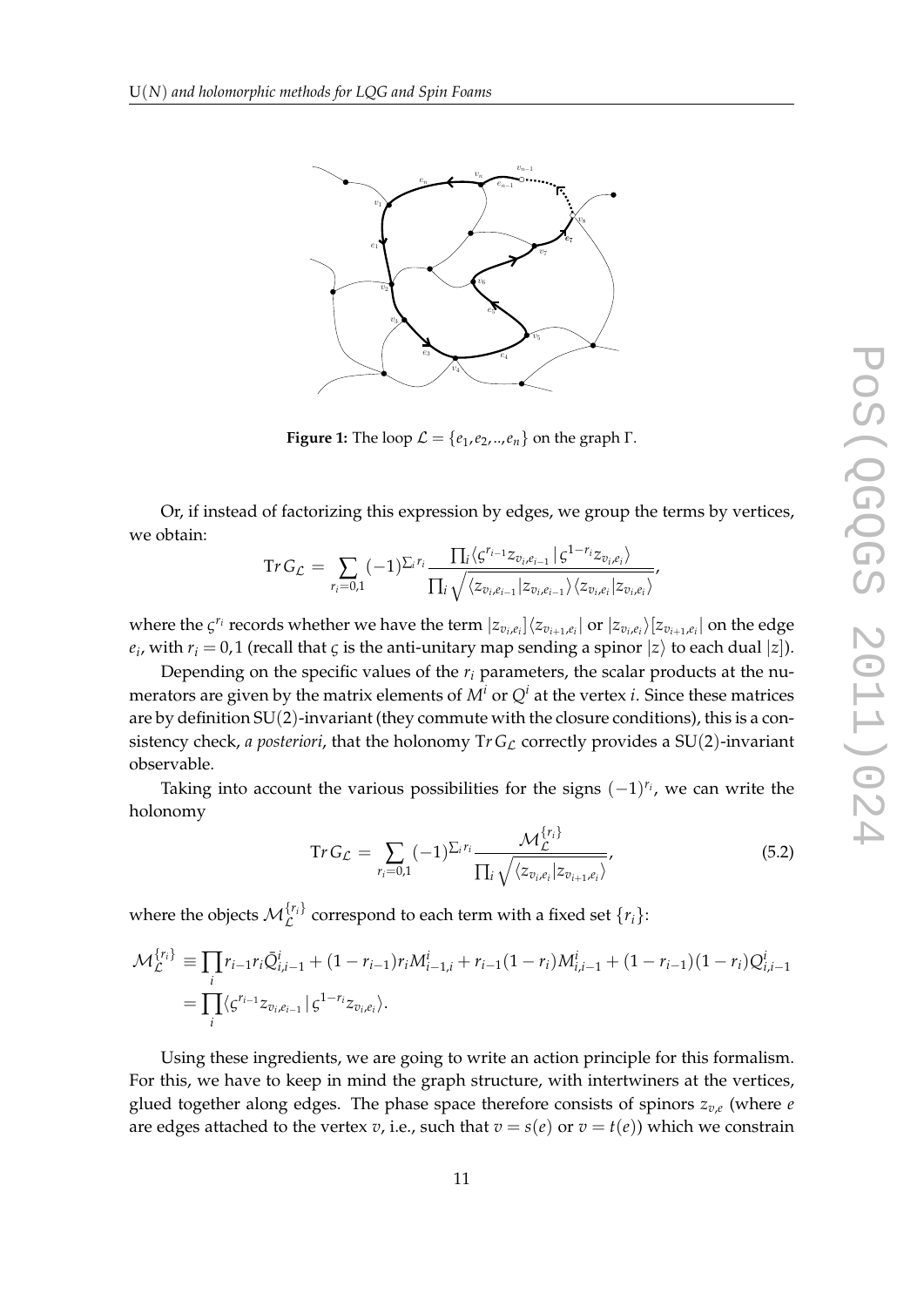by the closure conditions  $\vec{C}^v$  at each vertex *v* and the matching conditions on each edge *e*. The corresponding action thus reads:

$$
S_0^{\Gamma}[z_{v,e}] = \int dt \sum_{v} \sum_{e|v \in \partial e} (-i \langle z_{v,e} | \partial_t z_{v,e} \rangle + \langle z_{v,e} | \Lambda_v | z_{v,e} \rangle) + \sum_{e} \rho_e \Big( \langle z_{s(e),e} | z_{s(e),e} \rangle - \langle z_{t(e),e} | z_{t(e),e} \rangle \Big),
$$

where the 2  $\times$  2 Lagrange multipliers  $\Lambda_v$ , satisfying Tr $\Lambda_v$  = 0, impose the closure constraints and the Lagrange multipliers  $\rho_e \in \mathbb{R}$  impose the matching conditions. All the constraints are first class, they generate  $SU(2)$  transformations at each vertex and  $U(1)$ transformations on each edge *e*.

Analogously, this system can be parameterized in terms of  $N_v \times N_v$  unitary matrices  $U^v$  and the parameters  $\lambda_v$ . The matrix elements  $U^v_{ef}$  refer to pairs of edges  $e, f$  attached to the vertex *v*. As mentioned before, the closure constraints are automatically encoded in the requirement of unitarity for *U<sup>v</sup>* . It remains, then, to impose the matching conditions  $M_{ee}^{s(e)}-M_{ee}^{t(e)}=0$  on each edge  $e$  (the matrices  $M^v=\lambda_v\,U^v\Delta(U^v)^{-1}$  being functions of both  $\lambda_v$  and  $U^v$ ). So in this case, the action reads:

$$
S_0^{\Gamma}[\lambda_v, U^v] = \int dt \sum_v \left( -i \lambda_v \text{Tr} U^v \Delta \partial_t U^{v^{\dagger}} - \text{Tr} \Theta_v (U^v U^{v^{\dagger}} - \mathbb{I}) \right) + \sum_e \rho_e (M_{ee}^{s(e)} - M_{ee}^{t(e)}),
$$

where the  $\rho_e$  impose the matching conditions while the  $N_v \times N_v$  matrices  $\Theta_v$  are the Lagrange multipliers for the unitarity of the matrices *U<sup>v</sup>* .

This free action describes the classical kinematics of spin networks on the graph Γ. We can now add interaction terms to this action. Such interaction terms should be built with generalized holonomy observables  $\mathcal{M}_{\mathcal{L}}^{\{r_i\}}$ , thus trivially satisfying the closure and  $\sum_{L}$  and  $\sum_{L}$  and  $\sum_{L}$  and  $\sum_{L}$  and  $\sum_{L}$  and  $\sum_{L}$  and  $\sum_{L}$  are  $\sum_{L}$  and  $\sum_{L}$  and  $\sum_{L}$  and  $\sum_{L}$  and  $\sum_{L}$  and  $\sum_{L}$  and  $\sum_{L}$  and  $\sum_{L}$  and  $\sum_{L}$  and  $\sum_{L}$  and  $\sum_{L}$  and  $\sum_{L$ dynamics was made in [\[6\]](#page-15-0):

$$
S_{\gamma_{\mathcal{L}}^{\{\!r_i\!\}}}^{\Gamma} = S_0^{\Gamma} + \int dt \sum_{\mathcal{L},\{r_i\}} \gamma_{\mathcal{L}}^{\{r_i\}} \mathcal{M}_{\mathcal{L}}^{\{r_i\}},
$$

where the  $\gamma_{\mathcal{L}}^{\{r_i\}}$  $\mathcal{L}^{(1)}$  are the coupling constants giving the relative weight of each generalized holonomy in the full Hamiltonian. This action was then applied in particular to a specific model based on a 2-vertex graph. We refer the reader to the original reference [[6](#page-15-0)] and the more recent paper [[10\]](#page-15-0) for a detailed discussion on the analysis of the dynamics encoded by this Hamiltonian and its possible physical interpretation.

#### **6. Spinor representation and Holomorphic methods in LQG**

There is an interesting twist in the utility of this spinorial framework for LQG [\[3\]](#page-15-0). These methods are extremely powerful in order to understand the geometrical interpretation of the spin network states. The single-edge Hilbert space in LQG is given by  $\mathcal{H}_e := L^2(SU(2), dg)$ , i.e., the space of square integrable functions over the group SU(2). This Hilbert space can be obtained as the quantization of a cotangent bundle over  $SU(2)$ acting as the classical phase space  $(T^*SU(2) \approx SU(2) \times {\frak su}(2))$ . At this point, instead of the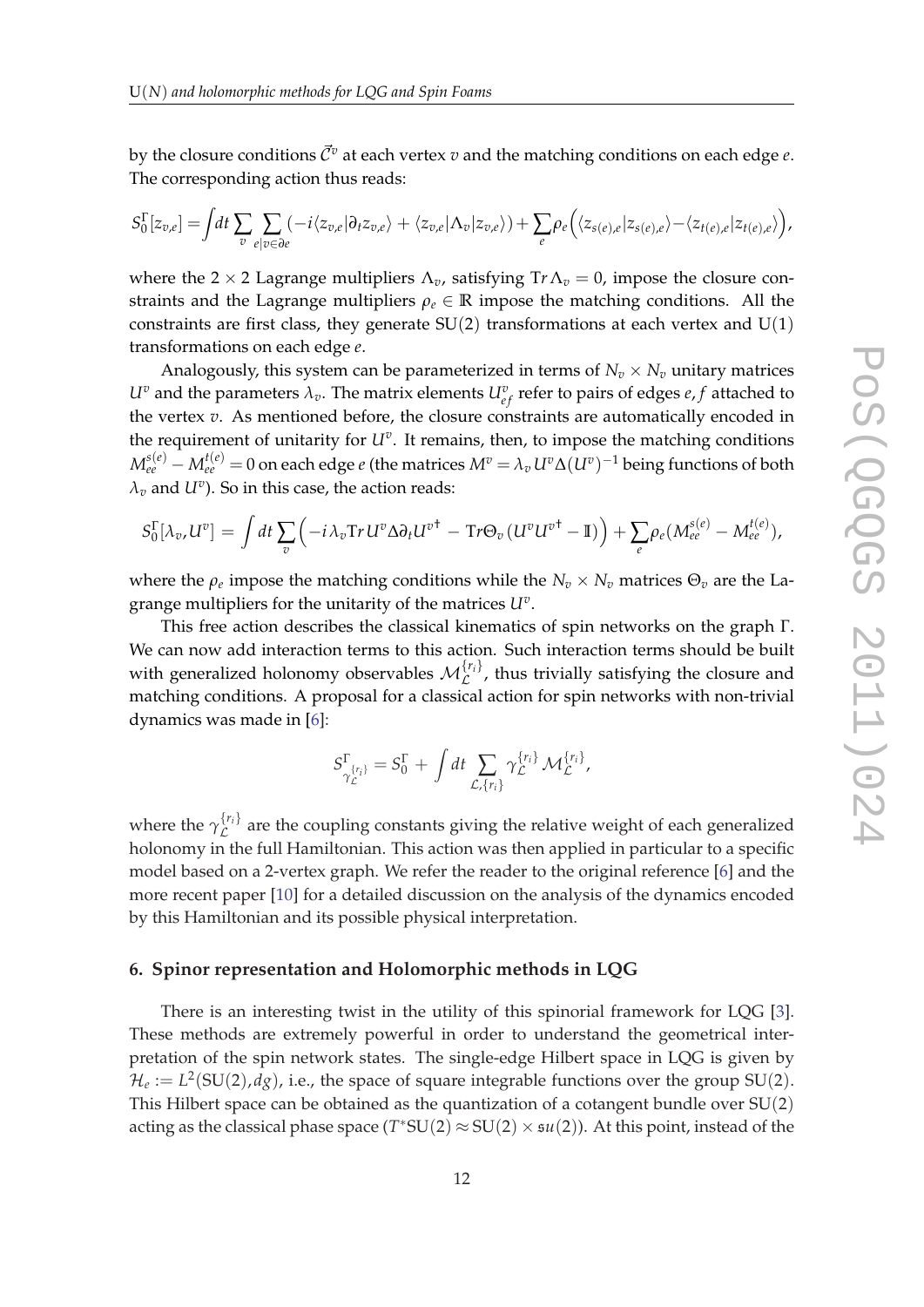usual coordinatization of this classical phase space given by  $(g, X)$  –a group and a Lie algebra element respectively–, a pair of  $\mathbb{C}^2$ -spinors  $(|z\rangle,|\tilde{z}\rangle)$  recovering the classical physics in *T* ∗SU(2) can be employed.

As we have already seen before it is possible to obtain the  $SU(2)$  group elements associated to such a pair of spinors. We are going to review that discussion simplifying the notation and taking a slightly different choice of mapping between the spinors and the group element and its inverse<sup>5</sup>. We start with spinors  $|z\rangle$  and  $|\tilde{z}\rangle$ , living at the source and the target vertices of a given edge, then we can write the corresponding SU(2)-element and its inverse as follows:

$$
g(z,\tilde{z}) = \frac{|z\rangle[\tilde{z}| - |z\rangle\langle\tilde{z}|}{\|z\| \|\tilde{z}\|},
$$

$$
g^{-1}(z,\tilde{z}) = \frac{-|\tilde{z}\rangle[z| + |\tilde{z}]\langle z|}{\|z\| \|\tilde{z}\|}.
$$

It is straightforward to show that, under a local  $SU(2)$ -transformation  $h \in SU(2)$  in the defining representation of the group,  $g(z, \tilde{z})$  transforms as the holonomy of a SU(2)connection:

$$
g(z,\tilde{z}) \longmapsto h_1 g(z,\tilde{z}) h_2^{-1}.
$$

Moreover, each spinor is mapped to **R**<sup>3</sup> (up to a phase) yielding area vectors corresponding (once the closure constraints are imposed) to the different faces of an elementary polyhedron. In this sense, the Hilbert space for a graph with *E* edges can be regarded as the space of glued polyhedra covering a piecewise flat manifold (this is ensured by the imposition of the proper matching conditions). Following this line of thought, it is easy to show that the  $\mathfrak{su}(2)$ -elements  $X(z) := \vec{X}(z) \cdot \vec{\sigma}$  and  $\tilde{X}(\tilde{z}) := \vec{X}(\tilde{z}) \cdot \vec{\sigma}$ , associated with the normals to the glued faces of two polyhedra, are related through the expression:

$$
\tilde{X} = g^{-1}Xg.
$$

On the other hand, we can endow the space  $\mathbb{C}^2 \times \mathbb{C}^2$  with a symplectic structure given by

$$
\{\bar{z}^i,z^j\}=i\delta_i^j=\{\bar{z}^i,\tilde{z}^j\},\,
$$

thus obtaining a proper phase space. This phase space has to be equipped with a constraint forcing the two spinors to have the same length (matching condition). This constraint is given by  $\|z^2\|-\|\tilde z^2\|$  and it can be noticed that it generates  $\mathrm{U}(1)$  transformations. Nevertheless, the group and Lie-algebra elements are invariant under these transformations by construction. The interesting point here is that, using this symmetry, one can arrive to the cotangent bundle of  $SU(2)$  by means of a  $U(1)$ -gauge reduction:

$$
\mathbb{C}^2 \times \mathbb{C}^2 \setminus \{ \langle z|z \rangle = 0, \langle \tilde{z}|\tilde{z} \rangle = 0 \} / \mathcal{U}(1) \simeq T^* SU(2) \setminus \{ |X| = 0 \},
$$

<sup>&</sup>lt;sup>5</sup>In order to remain faithful to the paper by Livine and Tambornino [\[3\]](#page-15-0), we adopt in this section the notation and the choice of the Poisson bracket structure adopted by them. The only difference with respect the one presented in section 4 is a sign in the Poisson bracket, thus switching from an antiholomorphic to a holomorphic prescription.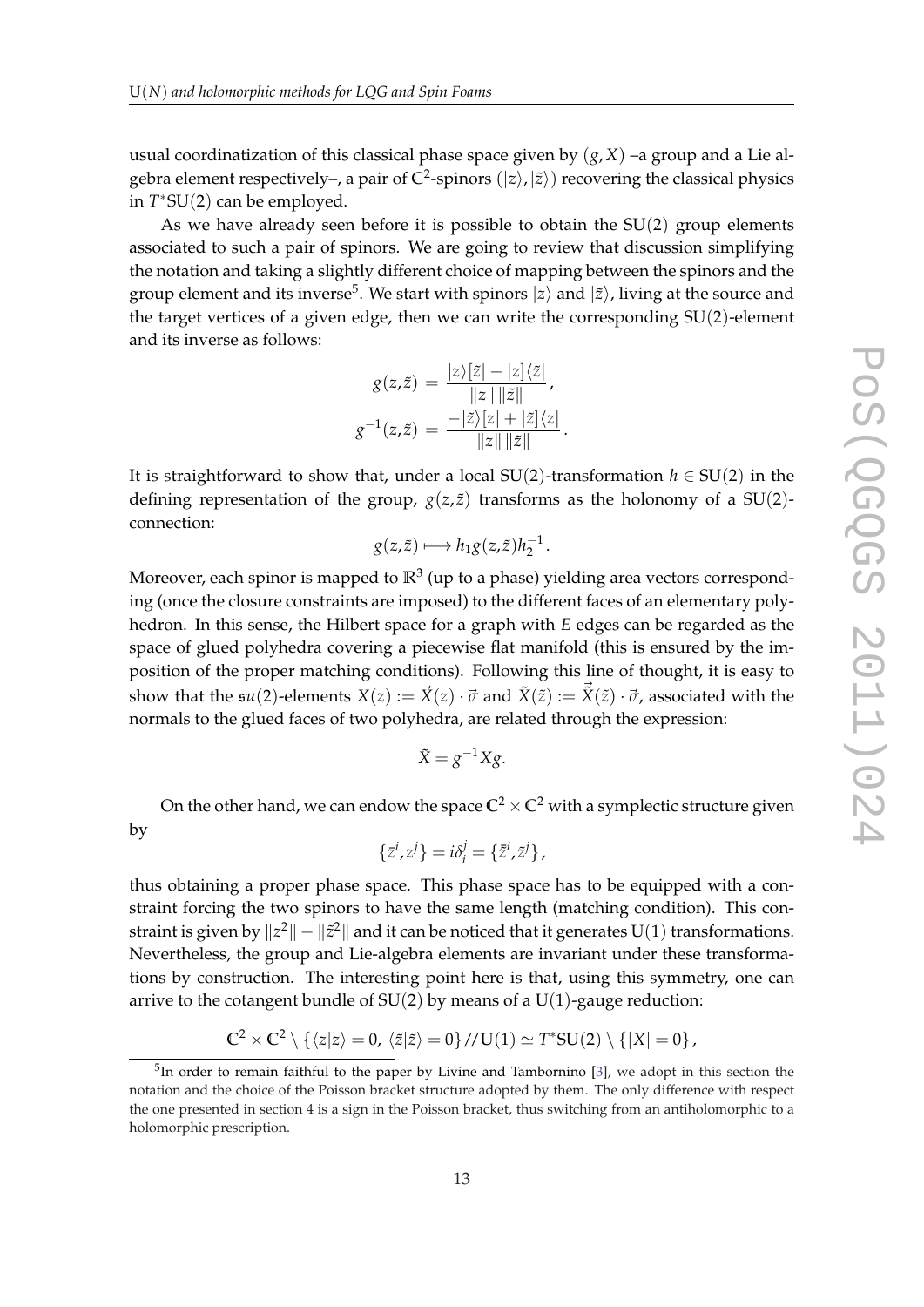where // denotes a double quotient (see [\[3\]](#page-15-0) for details). This space has indeed the correct symplectic structure –that arises in terms of *g* and *X*– written in terms of spinors. In this sense, given an edge of a graph, one can either assign it a pair  $(g, X)$  or a pair of spinors  $(|z\rangle, |\tilde{z}\rangle)$ . This way, the degrees of freedom are shifted from the edge to its vertices.

Once we are convinced that this correspondence between spinors and the SU(2) group and algebra elements works, we can also find the expression of the Haar measure *dg* in terms of spinors. The result is really simple, the Haar measure being just the product of two normalized Gaussian measures

$$
\int_{\mathrm{SU}(2)} f(g) \, dg = \int_{\mathbb{C}^2 \times \mathbb{C}^2} f(g(z, \tilde{z})) \, d\mu(z) d\mu(\tilde{z}),
$$

with the test-function  $f(g(z, \tilde{z}))$  understood as a function of spinors according to [\(5.1\)](#page-9-0). In order to arrive to this result one has to be careful with the redundancies introduced by the spinors (8 degrees of freedom instead of the 3 in a group element *g*) which means that one has to make use of a *twisted rotation* (as defined in [\[3\]](#page-15-0)) in order to implement a SU(2) transformation leaving the group element invariant. Taking this into account the former relation can be proven by computing the scalar product between two representation matrices of SU(2) in terms of spinors. We refer the interested reader to the original paper for more details (an alternative proof can be also found in [\[11](#page-16-0)]).

The procedure presented here provides an alternative quantization for *T* ∗SU(2), where the Hilbert space for an edge  $e$ ,  $\mathcal{H}_e^{spin}$  is obtained after an appropriate gauge-reduction, implementing the proper matching conditions on that edge, of the Bargmann space of holomorphic square-integrable functions on both spinors. This is, in some sense, an opposite way of thinking with respect to the usual picture, where the group and Lie algebra elements are taken as the fundamental variables. Here, the spinorial variables are considered as fundamental and the group and Lie algebra elements arise as composite objects. We can also build ladder operators in terms of spinors and derive the standard holonomy and flux-operators of the theory.

We are considering two quantizations of the same classical phase space, resulting from the use of two different polarizations, and we arrive at the usual LQG Hilbert space  $\mathcal{H}_e$  with the standard variables or to  $\mathcal{H}_e^{spin}$  in terms of spinors. The relevant question then is, are those Hilbert spaces unitarily equivalent? The answer is in the affirmative. Indeed, one can construct a unitary map between those Hilbert spaces

$$
\mathcal{T}:\mathcal{H}_e\rightarrow \mathcal{H}_e^{spin}
$$

employing a method based on a modification of the Segal-Bargmann transform. This map sends *SU*(2) representation matrices to holomorphic functions in  $(|z\rangle,|\tilde{z}\rangle)$  and it can be regarded as the restriction to the holomorphic part of the group element written in terms of spinors (see [[3](#page-15-0)] for details). Furthermore, this map can be straightforwardly generalized to an arbitrary graph and can be shown to be compatible with the inductive limit construction used to define the Hilbert space of the continuum theory. Therefore, there is a strong formal consistency for this reformulation of LQG, which captures the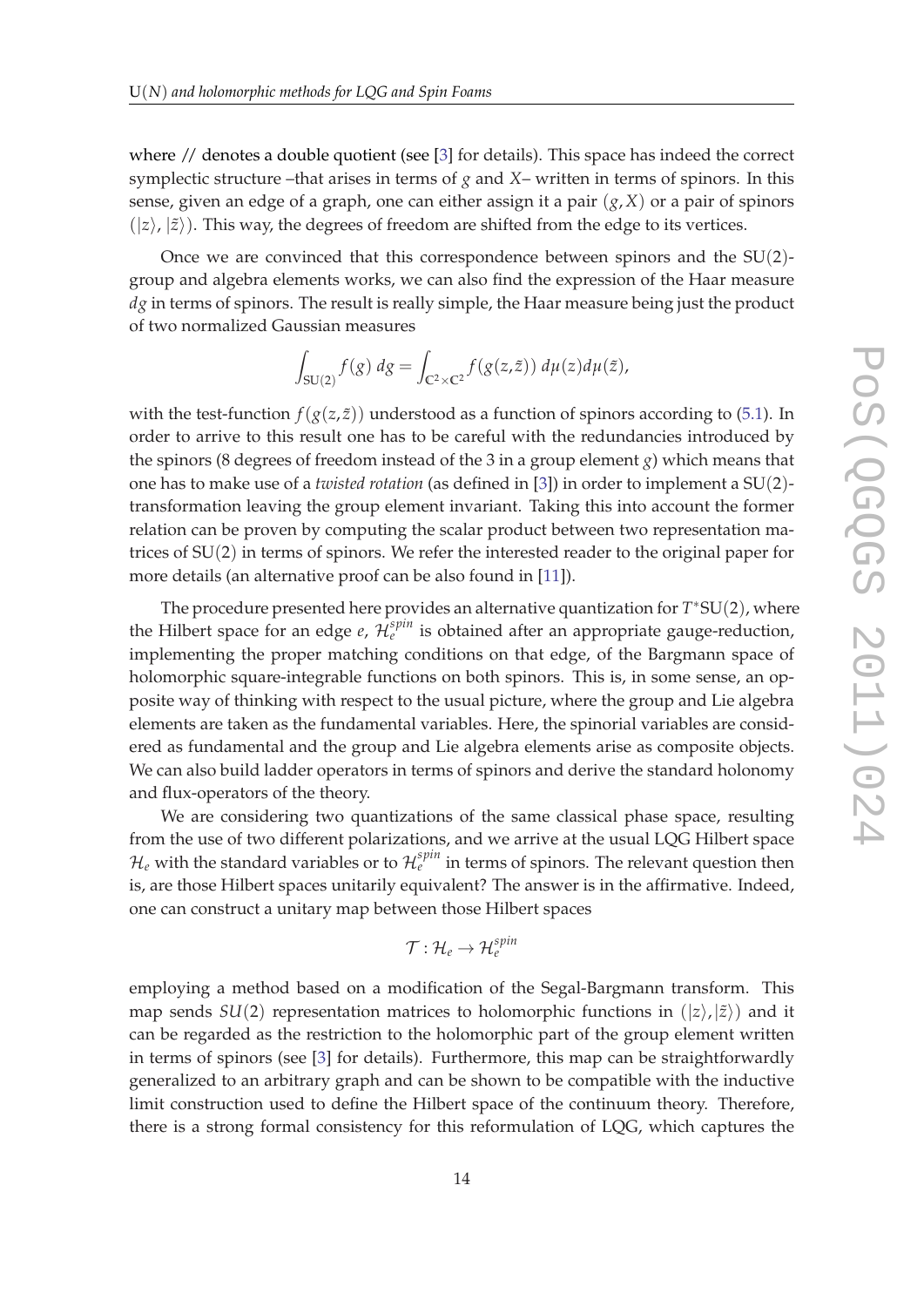same physics while opening new ways to tackle the open problems in the theory, such as the lack of a well defined semiclassical limit or the geometric interpretation of the spin networks states.

## **7. Conclusions**

We have reviewed here the  $U(N)$  and spinorial framework for LQG. This new point of view has become a very useful tool to deal with certain fundamental problems in LQG. In particular, it was interesting for the study of a simple model (the 2-vertex model) with a pair of nodes and an arbitrary number of links [\[5,](#page-15-0) [6,](#page-15-0) [12\]](#page-16-0). In these papers, a plausible dynamics was proposed for this system (at the quantum and classical level) and some striking mathematical analogies with loop quantum cosmology were explored. Also, using this framework, it was possible to study semiclassical states [\[4\]](#page-15-0) and the simplicity constraints [\[9\]](#page-15-0).

Let us revisit the main points presented in this review:

- Making use of the Schwinger representation, it is possible to write SU(2) invariant operators acting on the Hilbert space of intertwiners in LQG [\[1\]](#page-15-0).
- A key point for the  $U(N)$  construction is that the LQG Hilbert space of intertwiners with *N*-legs and fixed total area *J* carries an irreducible U(*N*) representation [[2](#page-15-0)].
- One can show that the full space of *N*-leg intertwiners is endowed with a Fock space structure, with annihilation and creation operators given by the operators  $F_{ij}$  and  $F^\dagger_{ij}$ .
- We have presented a classical framework based on spinors whose quantization (using holomorphic methods) leads back to the  $U(N)$  framework for the Hilbert space of intertwiners in LQG [[6](#page-15-0)].
- An action principle for the spinor phase space has been described. Then, using the relation given in [\[8\]](#page-15-0) between spinors and SU(2) group elements, an expression for the holonomy operators was built. Taking advantage of these  $SU(2)$  and  $U(1)$ invariant operators, it was possible to give a generic interaction term (whose quantization is direct) for this framework.
- Finally, we gave a glimpse of the formal and rigorous construction of the spinor representation and holomorphic quantization techniques for the whole LQG kinematical Hilbert space, as it was developed by Livine and Tambornino [\[3](#page-15-0)]. There, it was shown that although the choice of the spinors as fundamental variables of the theory implies a different choice of polarization (and in general different polarizations lead to inequivalent quantizations), in this case it is possible to construct explicitly a unitary map  $\mathcal T$  between the usual LQG Hilbert space and the one derived in terms of the spinors.

Both the  $U(N)$  framework and the spinor representation are promising ways to deal with the most important open problems within LQG, namely, the semiclassical states and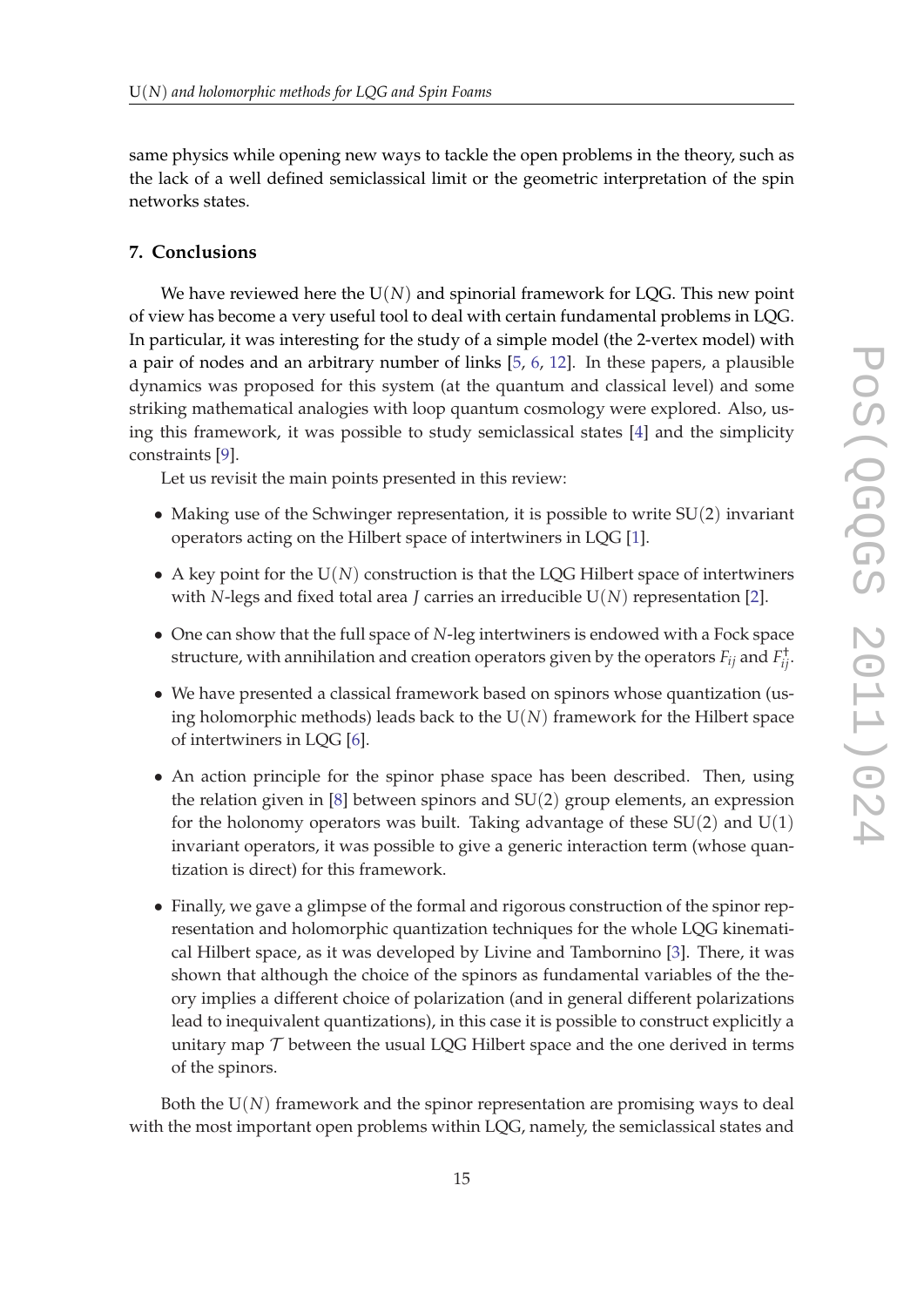<span id="page-15-0"></span>the dynamics. They may also become useful computational tools to calculate physical quantities within the theory, such as correlation functions. Besides, this new point of view may be useful in the context of group field theory. The possibility of having Feynman amplitudes expressed as integrals over spinor variables or the study of the renormalization properties of group field theories are interesting problems where the spinor representation can play a crucial role.

To conclude, we would like to remark that this framework certainly constitutes a viewpoint that opens new ways of research, both in loop quantum gravity and in group field theory and spin foams, that are worth exploring.

#### **Acknowledgements**

We would like to thank Etera R. Livine for endless discussions. We also thank the referee for very useful comments.

This work was in part supported by the Spanish MICINN research grants FIS2008- 01980, FIS2009-11893 and ESP2007-66542-C04-01 and by the grant NSF-PHY-0968871. IG is supported by the Department of Education of the Basque Government under the "Formación de Investigadores" program.

### **References**

- [1] Florian Girelli and Etera R. Livine. Reconstructing quantum geometry from quantum information: Spin networks as harmonic oscillators. *Class.Quant.Grav.* 22 (2005) 3295-3314 [arXiv:gr-qc/0501075].
- [2] Laurent Freidel and Etera R. Livine. The Fine Structure of SU(2) Intertwiners from U(*N*) Representations. *J.Math.Phys.* 51 (2010) 082502 [arXiv:0911.3553v1].
- [3] Etera R. Livine and Johannes Tambornino. Spinor Representation for Loop Quantum Gravity. *J.Math.Phys.* 53 (2012) 012503 [arXiv:1105.3385v2].
- [4] Laurent Freidel and Etera R. Livine. U(*N*) Coherent States for Loop Quantum Gravity. *J.Math.Phys.* 52 (2011) 052502 [arXiv:1005.2090v1].
- [5] Enrique F. Borja, Jacobo Diaz-Polo, Iñaki Garay and Etera R. Livine. Dynamics for a 2-vertex Quantum Gravity Model. *Class.Quant.Grav.* 27 (2010) 235010 [arXiv:1006.2451v2].
- [6] Enrique F. Borja, Laurent Freidel, Iñaki Garay and Etera R. Livine. U(*N*) tools for Loop Quantum Gravity: The Return of the Spinor. *Class.Quant.Grav.* 28 (2011) 055005 [arXiv:1010.5451v1].
- [7] Laurent Freidel and Simone Speziale. Twisted geometries: A geometric parametrisation of SU(2) phase space. *Phys. Rev.* D82 (2010) 084040 [arXiv:1001.2748v3].
- [8] Laurent Freidel and Simone Speziale. From twistors to twisted geometries. *Phys. Rev.* D82 (2010) 084041 [arXiv:1006.0199v1].
- [9] Maite Dupuis and Etera R. Livine. Revisiting the Simplicity Constraints and Coherent Intertwiners. *Class.Quant.Grav.* 28 (2011) 085001 [arXiv:1006.5666v1].
- [10] Etera R. Livine and Mercedes Martin-Benito. Classical Setting and Effective Dynamics for Spinfoam Cosmology. [arXiv:1111.2867].